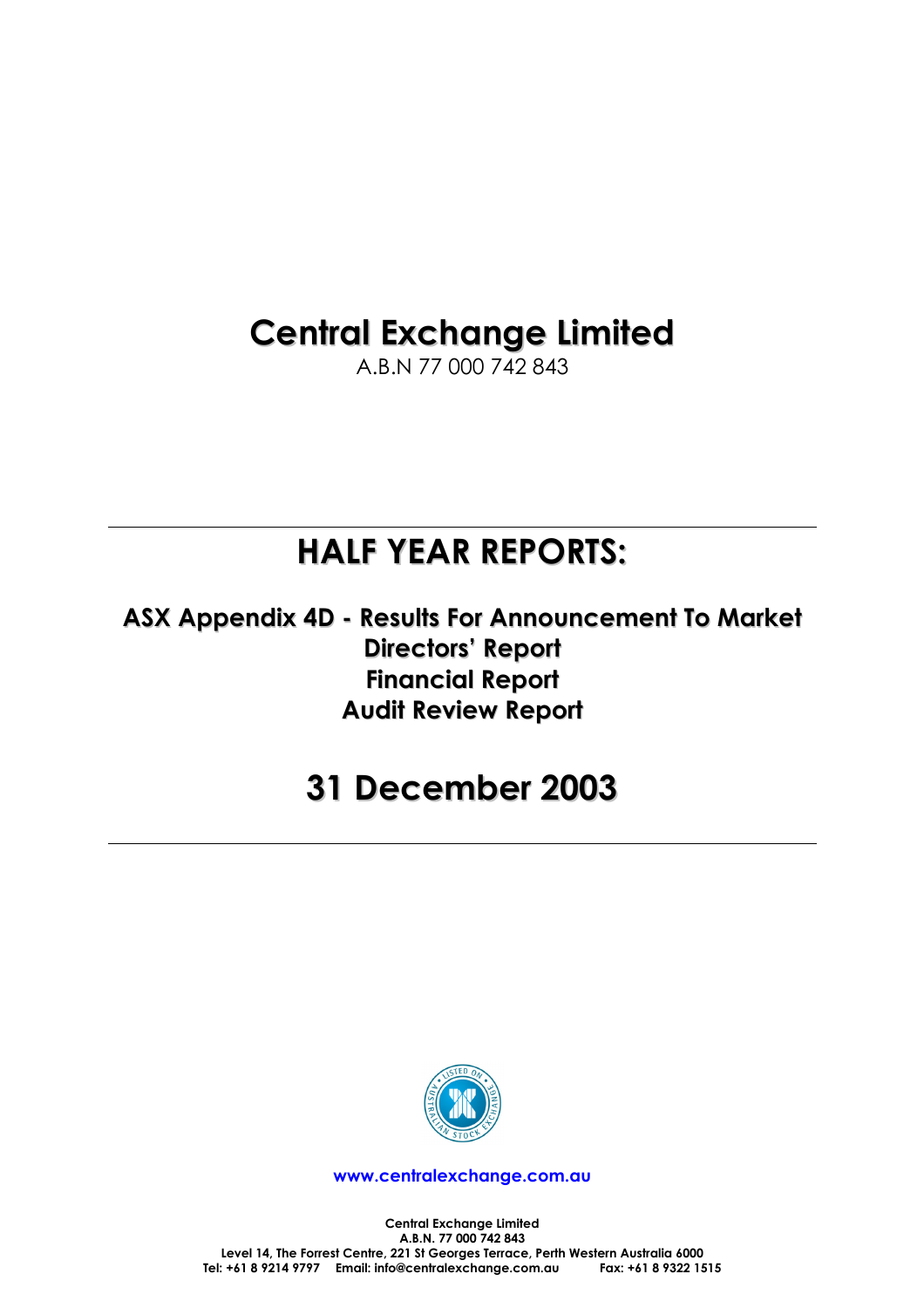| <b>CONTENTS</b>                                                                                                                   |                | <b>CORPORATE DIRECTORY</b>                                                                                                                                                             |  |  |  |
|-----------------------------------------------------------------------------------------------------------------------------------|----------------|----------------------------------------------------------------------------------------------------------------------------------------------------------------------------------------|--|--|--|
| ASX Appendix 4D - Results for<br><b>Announcement to the Market</b>                                                                | $\overline{2}$ | <b>BOARD</b><br>William M. Johnson<br>(Chairman)<br>Victor P.H. Ho<br>(Director)<br>(Director)<br>Yaqoob Khan                                                                          |  |  |  |
| Directors' Report                                                                                                                 | $\mathfrak 3$  |                                                                                                                                                                                        |  |  |  |
| <b>Financial Statements</b>                                                                                                       | $\overline{7}$ |                                                                                                                                                                                        |  |  |  |
| <b>Notes to Financial Statements</b>                                                                                              | 10             | <b>COMPANY SECRETARY</b><br>Victor P. H. Ho                                                                                                                                            |  |  |  |
| <b>Directors' Declaration</b>                                                                                                     | 17             |                                                                                                                                                                                        |  |  |  |
| <b>Audit Review Report</b>                                                                                                        | 18             | <b>PRINCIPAL &amp; REGISTERED OFFICE</b><br>Level 14, The Forrest Centre<br>221 St Georges Terrace<br>Perth Western Australia 6000                                                     |  |  |  |
|                                                                                                                                   |                | Telephone: +61 8 9214 9797<br>Facsimile:<br>+61 8 9322 1515                                                                                                                            |  |  |  |
|                                                                                                                                   |                | Email:<br>info@centralexchange.com.au<br>Website:<br>www.centralexchange.com.au                                                                                                        |  |  |  |
|                                                                                                                                   |                | <b>SHARE REGISTRY</b><br>Advanced Share Registry Services<br>Level 7, 200 Adelaide Terrace<br>Perth Western Australia 6000<br>Telephone: +61 8 9221 7288<br>Facsimile: +61 8 9221 7869 |  |  |  |
| www.centralexchange.com.au                                                                                                        |                | <b>STOCK EXCHANGE</b><br>Australian Stock Exchange<br>Perth, Western Australia                                                                                                         |  |  |  |
| Visit our website for:<br><b>Latest News</b><br>$\bullet$<br><b>Market Announcements</b><br>$\bullet$<br><b>Financial Reports</b> |                | <b>ASX CODE</b><br><b>CXL</b>                                                                                                                                                          |  |  |  |
| Register your email with us to                                                                                                    |                | <b>AUDITOR</b><br><b>BDO</b><br>Level 8<br>256 St Georges Terrace                                                                                                                      |  |  |  |
| receive latest Company<br>announcements and releases                                                                              |                |                                                                                                                                                                                        |  |  |  |
| <b>EMAIL US NOW</b>                                                                                                               |                | <b>BANKER</b><br>National Australia Bank<br>Level 13, 50 St Georges Terrace                                                                                                            |  |  |  |
| info@centralexchange.com.au                                                                                                       |                | Perth Western Australia 6000                                                                                                                                                           |  |  |  |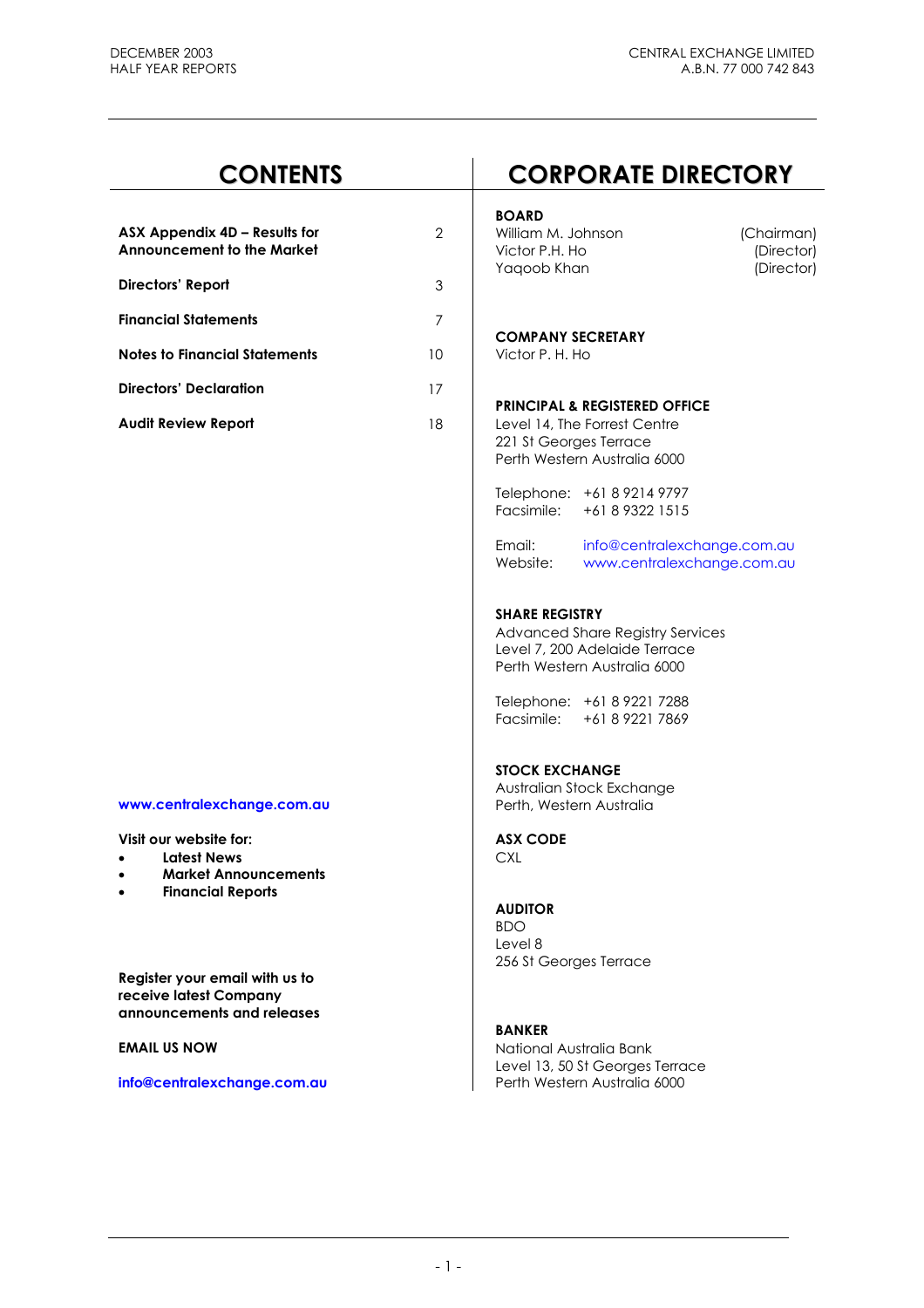# **RESULTS FOR ANNOUNCEMENT TO MARKET**

This Half Year Report is provided to the Australian Stock Exchange (ASX) under ASX Listing Rule 4.2A.3

Current Reporting Period: 1 July 2003 to 31 December 2003

Previous Corresponding Period: 1 July 2002 to 31 December 2002

For and on behalf of the Directors,

Victor Ho Company Secretary

………………………………. Date: 24 February 2004

# **RESULTS FOR ANNOUNCEMENT TO THE MARKET**

# **Revenue and Net Profit (Loss)**

| <b>Consolidated Entity</b>                                                  | Dec 2003<br>\$'000 | Dec 2002<br><b>S'000</b> |            |            |
|-----------------------------------------------------------------------------|--------------------|--------------------------|------------|------------|
| Revenue from ordinary activities                                            | UP                 | 73340%                   | 19.137.029 | 26,058     |
| Profit (loss) from ordinary activities after tax<br>attributable to members | UP                 | 4627%                    | 19.017.542 | (400,750)  |
| Net profit (loss) for the period attributable to<br>members                 | UР                 | 4627%                    | 18,141,658 | (400, 750) |

# **Dividends**

On 18 February 2004, the Company declared an interim unfranked dividend of 10 cents per shares.

The Record Date for entitlements to such interim dividend will be 29 April 2004 and payment will be effected on or about 7 May 2004.

# **Brief Explanation of Revenue, Net Profit and Dividends (above)**

On 12 January 2004, the Company received \$19,051,014 from Minara Resources Limited (formerly Anaconda Nickel Limited) (**"Anaconda"**) pursuant to the terms of payment under a settlement deed between Anaconda and Central Exchange dated 17 September 1996. Such receipt is accounted for as revenue from ordinary activities during the current reporting period as the liability for payment by Anaconda occurred on 28 November 2003.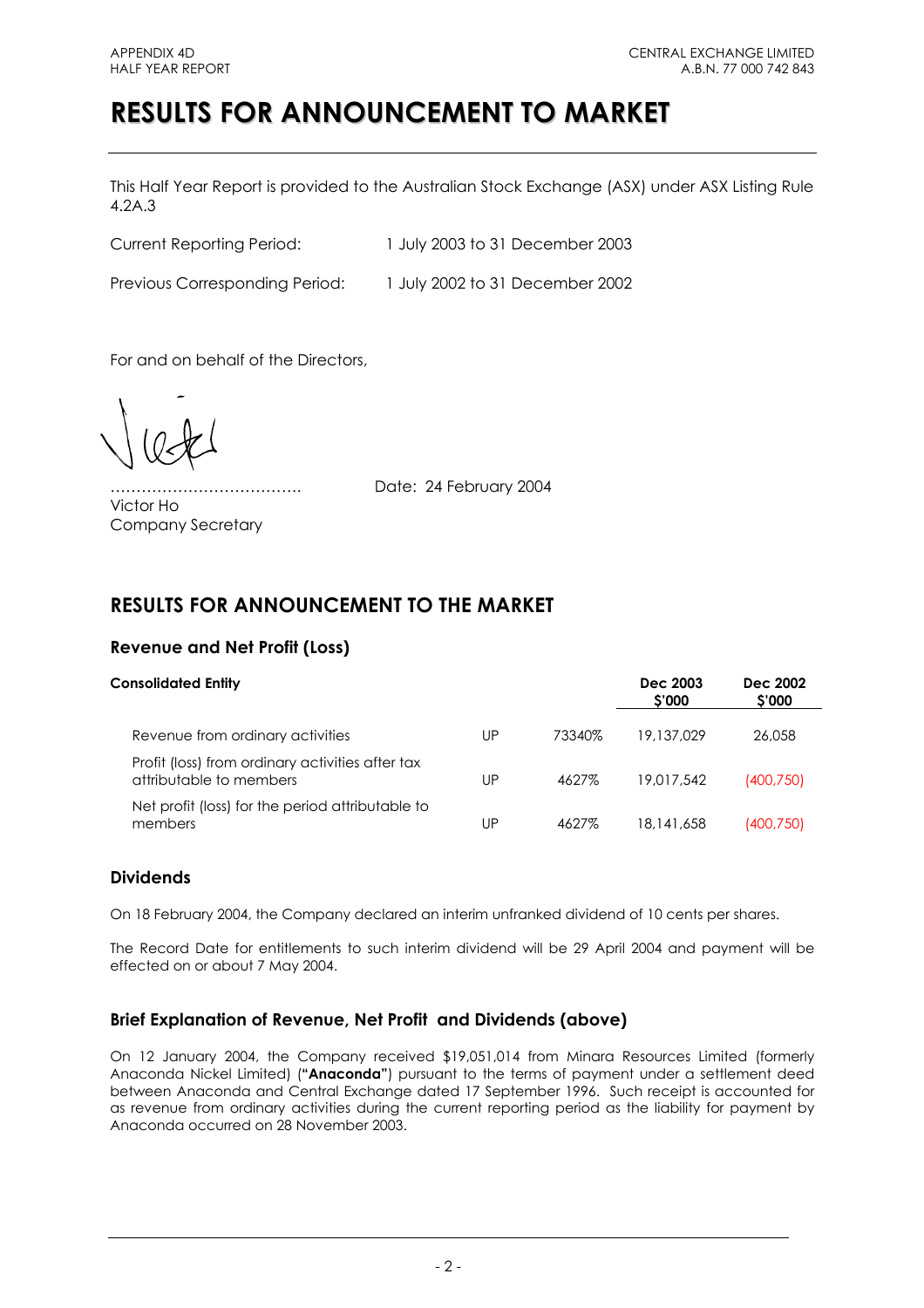Central Exchange Limited (**"Company"** or **"Central Exchange"**) is a company limited by shares that is incorporated and domiciled in Australia and is listed on the Australian Stock Exchange (**"ASX"**) (ASX Code "CXL").

Central Exchange has prepared a consolidated financial report incorporating the entities that it controlled during the financial half year. Controlled entities are Central Exchange Operations Pty Ltd ABN 16 094 097 122 (controlled throughout the financial half year) and Hume Mining NL ABN 52 063 994 945 (controlled throughout the financial half year).

The Directors present their report on Central Exchange and its controlled entities (the **"Consolidated Entity"**) for the financial half year ended 31 December 2003 (**"Balance Date"**).

# **OPERATING RESULTS**

|                                          | <b>Consolidated Entity</b> |                 |
|------------------------------------------|----------------------------|-----------------|
|                                          | December                   | <b>December</b> |
|                                          | 2003                       | 2002            |
|                                          |                            |                 |
| Operating income (loss) after income tax | 18,141,658                 | (400, 750)      |

# **EARNINGS PER SHARE**

|                                                                                                                                  | <b>Consolidated Entity</b> |                  |  |
|----------------------------------------------------------------------------------------------------------------------------------|----------------------------|------------------|--|
|                                                                                                                                  | December<br>2003           | December<br>2002 |  |
| Basic earnings per share (cents)                                                                                                 | 213.4                      | (5.0)            |  |
| Weighted average number of ordinary shares<br>outstanding during the year used in the<br>calculation of basic earnings per share | 8,499,263                  | 8.057.752        |  |

Diluted earnings per share is not materially different from basic earnings per share and therefore has not been disclosed.

# **NET TANGIBLE ASSET BACKING**

|                                                                                    |                  | <b>Consolidated Entity</b> |                         |  |  |
|------------------------------------------------------------------------------------|------------------|----------------------------|-------------------------|--|--|
|                                                                                    | December<br>2003 | June<br>2003               | <b>December</b><br>2002 |  |  |
| Net tangible assets                                                                | \$18,616,071     | \$474,413                  | \$726,208               |  |  |
| Fully paid ordinary shares in the Company<br>on issue at Balance Date              | 8,499,263        | 8,499,263                  | 8,499,263               |  |  |
| Net tangible asset backing per issued ordinary share<br>as at Balance Date (cents) | 219.03           | 5.58                       | 8.54                    |  |  |

## **DIVIDENDS**

In light of the receipt of revenues of \$19,051,014 from Minara Resources Limited (formerly Anaconda Nickel Limited) pursuant to a settlement deed, the Directors are pleased to declare an interim dividend of 10 cents per share.

The Record Date for entitlements to such interim dividend will be 29 April 2004 and payment will be effected on or about 7 May 2004.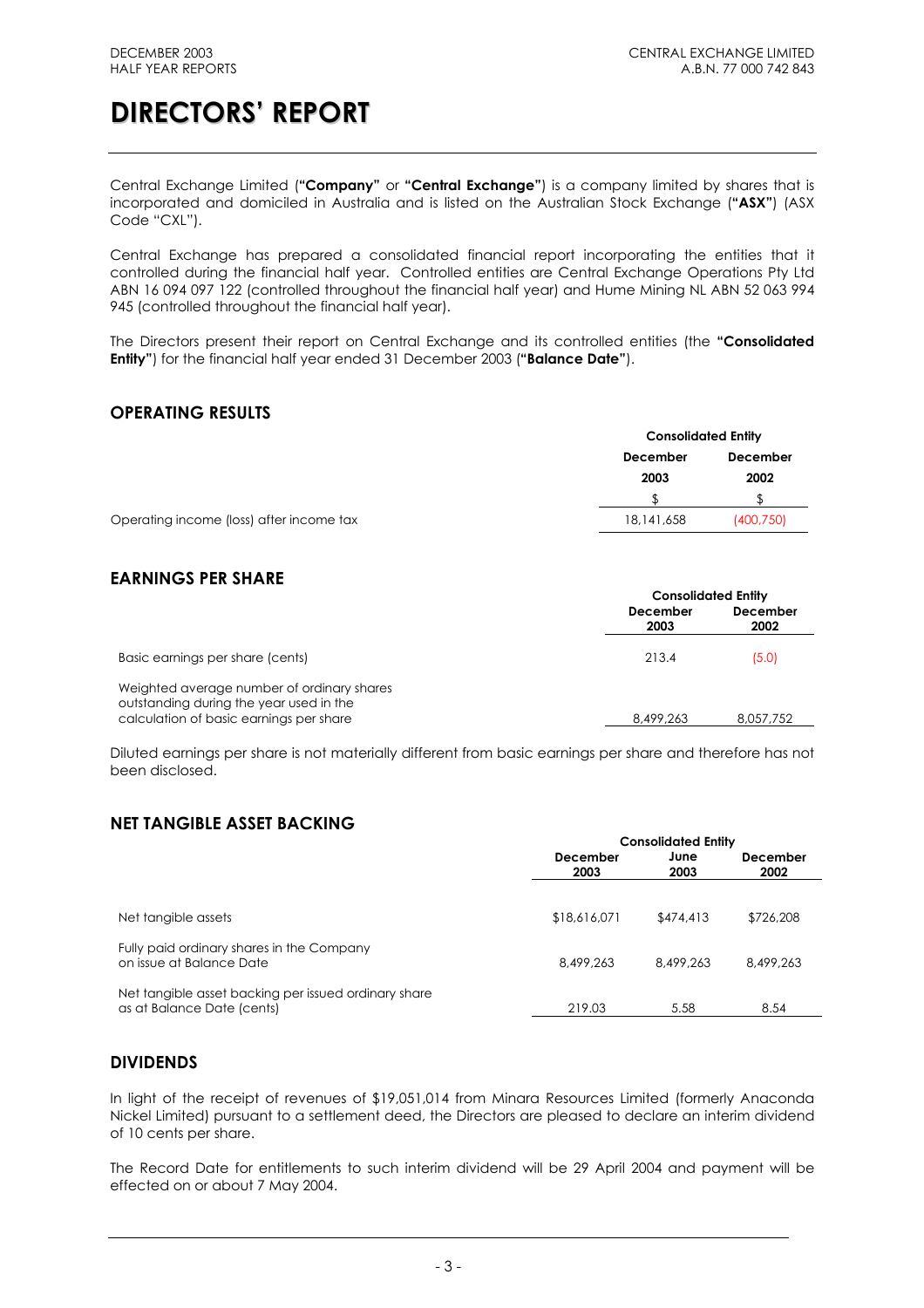# **SECURITIES IN THE COMPANY**

The Company currently has 8,499,236 fully paid ordinary shares on issue and no other securities on issue. The Company is admitted for official quotation on ASX but as described below, the Company's shares have been suspended from ASX since 30 July 2002.

No securities were issued by the Company during the financial half-year.

# **DIRECTORS**

The names of Directors in office during and since the financial half year are:

- 1. **William M. Johnson** Chairman
- 2. **Victor P. H. Ho** Executive Director appointed 1 July 2003
- 3. **Yaqoob Khan** Non-Executive Director
- 4. **Farooq Khan** –appointed 4 October 1999 and resigned 1 July 2003 as Executive Chairman and Managing Director

Mr Yaqoob Khan is presently resident overseas.

## **REVIEW OF OPERATIONS**

## **1. ASX Suspension**

At the request of the ASX, the Company has been suspended from quotation on ASX since 30 July 2002.

ASX has advised the Company that prior to reinstatement to ASX, Central Exchange will be required to re-comply with the ASX Listing Rules. This includes seeking shareholder approval in relation to its activities and meeting the requirements of the Listing Rules as if it were applying for admission to the official list of ASX as a new company.

## **2. Proposed General Meeting**

On 18 February 2004, the Company announced that it proposed to convene a general meeting to seek shareholder approval as required by ASX to facilitate the re-admission of the Company's shares on ASX, and in respect of other appropriate matters for shareholder consideration.

The Company proposed to seek shareholder approval of the following matters at such general meeting:

- (1) Plans for the re-admission of the Company on ASX as a listed investment company;
- (2) A two for one share split to double the issued share capital of the Company from 8,499,263 to 16,998,526 fully paid ordinary shares;
- (3) A change of name.

The Notice of Meeting and Explanatory Statements will contain more detailed information about the Company's intended investment objectives and strategies.

It is expected that the documentation for such meeting will be despatched by 19 March 2004 with an expected meeting date of 21 April 2004.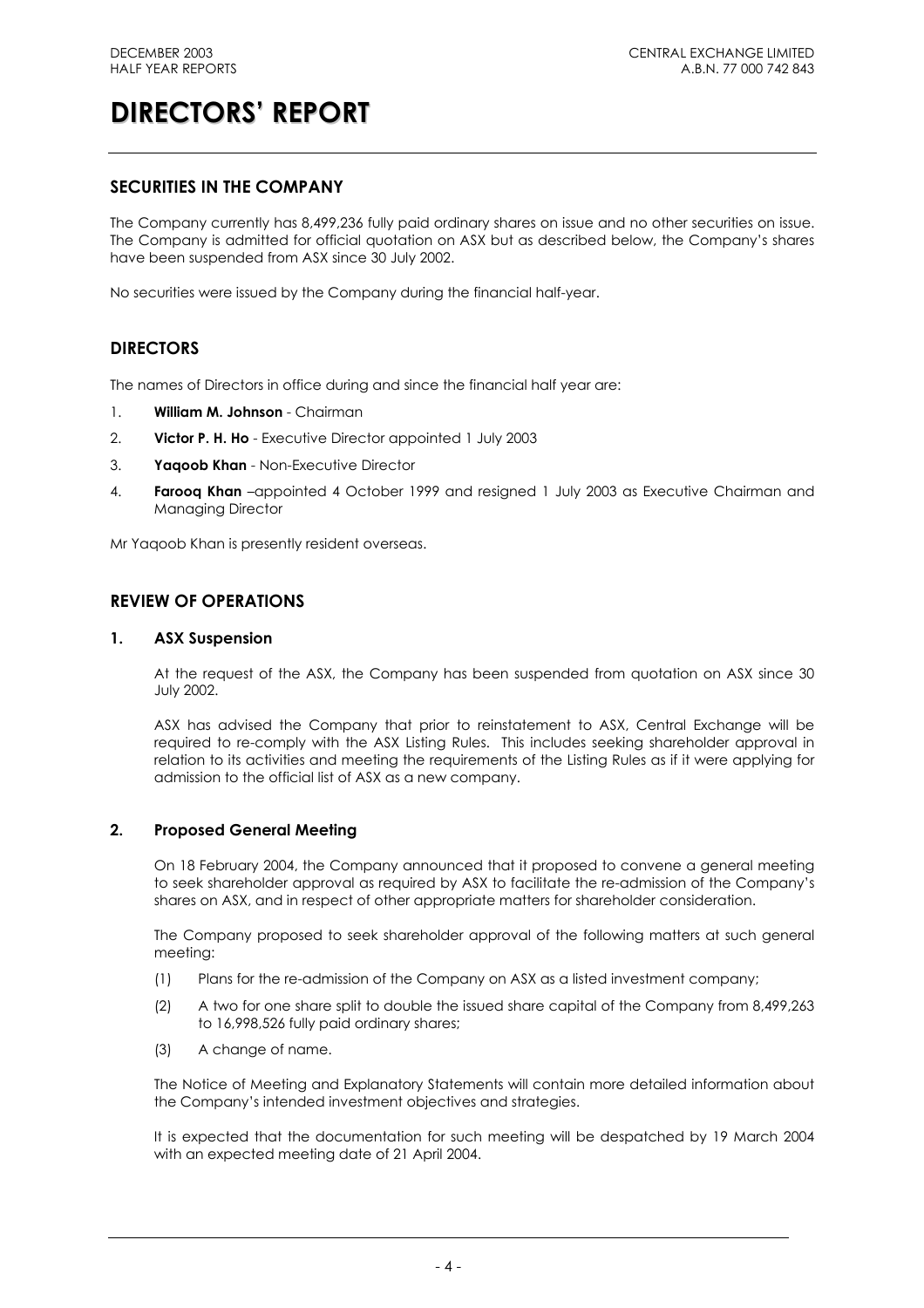## **3. Proposed Share Purchase Plan Offer**

The Company recognises the need to provide shareholders with an attractive reward for their current investment in the Company and the significant appreciation in company assets as a consequence of the settlement deed payment from Minara Resources Ltd. It believes this will be partly achieved through the payment of the 10 cent interim dividend referred to earlier.

Further to this recognition, on 18 February 2004, the Company announced that it proposed to undertake a Share Purchase Plan offer. The Company believes that the implementation of a Share Purchase Plan offer would be a means of providing shareholders with an attractive cost effective mechanism to increase their shareholding in the Company.

It is proposed that the issue price for shares under the Share Purchase Plan offer will be priced at \$0.90 per share (on a post 2:1 share split basis). This attractive price has been calculated by reference to the Company's after tax net tangible asset backing per share (post interim dividend) and is set at a significant 14% discount to such NTA. The offer is limited to existing shareholders who will be provided with the opportunity to subscribe for up to 5,556 shares (or a maximum value of \$5,000) in the Company without payment of any fees or brokerage. The offer will raise a maximum of \$3,755,000 (before expenses of the offer)

The Company notes that the introduction of this Share Purchase Plan offer will require a prospectus as the reduced disclosure mechanism for Share Purchase Plans is normally only available to companies that are not suspended.

## **4. Indicative Timetable**

The Company expects that the indicative timetable for the proposed general meeting, interim dividend payment, Share Purchase Plan offer and re-admission to ASX will be as follows:

| (1)  | Despatch of Notice of Meeting Information Memorandum                    | 19 March 2004 |
|------|-------------------------------------------------------------------------|---------------|
| (2)  | General Meeting                                                         | 21 April 2004 |
| (3)  | Interim Dividend Record Date                                            | 29 April 2004 |
| (4)  | 2 for 1 share split Record Date                                         | 29 April 2004 |
| (5)  | Payment of Dividend                                                     | 7 May 2004    |
| (6)  | Despatch of updated Holding Statements after 2 for 1 share split        | 7 May 2004    |
| (7)  | Despatch of Share Purchase Plan Offer documentation                     | 7 May 2004    |
| (8)  | Closing date of Share Purchase Plan Offer                               | 23 June 2004  |
| (9)  | Despatch of Holding Statements for Share Purchase Plan Offer applicants | 29 June 2004  |
| (10) | Re-admission of Company's shares to ASX                                 | 2 July 2004   |

All dates are indicative expected dates only and subject to change if the Company's circumstances change.

The Company intend to apply for re-admission to ASX after the completion of the Share Purchase Plan offer whereupon the Company will be required to demonstrate to ASX that the Company satisfies all evidentiary requirements for re-compliance with all relevant ASX Listing Rules.

In this regard, the Company notes that it is expected to be able to meet the ASX Listing Rule requirements for:

- (i) A minimum share price of 20 cents;
- (ii) A minimum spread of shareholders each having a parcel of at least \$2,000;
- (iii) A minimum net tangible asset level of \$15m as a listed investment company;

The Company notes that re-admission of its shares to ASX will ultimately depend on the ASX being satisfied as to re-compliance with relevant provisions of the Listing Rules.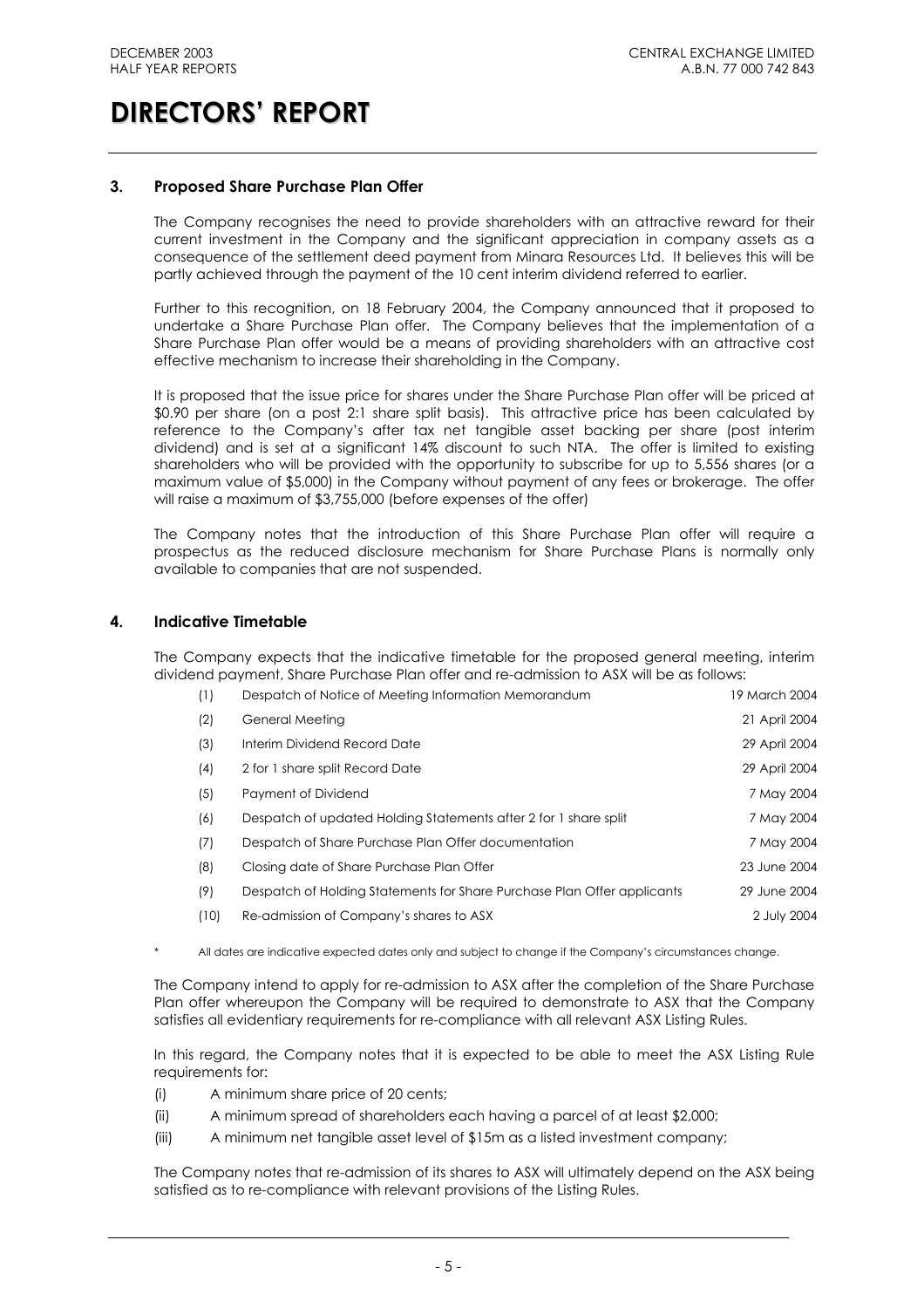## **5. Termination Of Licence Agreement**

As reported in the 2003 Annual Report, the Company announced on 4 July 2003 that, in light of the disappointingly low revenues generated by the Central Exchange telecommunications network and the limited prospects for future growth, the Directors could see no commercial benefit in continuing to operate the network and had decided to close down such operations. The Company's telecommunications carrier's licence was also not renewed on 1 July 2003.

On 12 December 2003, pursuant to the terms of a licence agreement with Queste Communications Ltd (**"Queste"**) dated 4 June 1999, the Company gave notice of termination of the licence to operate the Queste VoiceNet System VoIP technology.

### **6. Anaconda Nickel Settlement Deed Payment**

Pursuant to a settlement deed between Anaconda and Central Exchange dated 17 September 1996 (**"Settlement Deed"**), Anaconda agreed to pay Central Exchange \$16,250,000 (to be indexed by the United States Consumer Price Index) on the earlier of certain Review Dates:

- (1) 12 months after the financiers to the Murrin Murrin Nickel Project (**"Murrin Murrin Project"**) has confirmed that the Murrin Murrin Project is operating to design standards of performance in terms of throughput, recovery and metal production;
- (2) 3 years after the commissioning of a nickel/cobalt treatment plant of ore from the Murrin Murrin Project;
- (3) 3 years after 250,000 tonnes of ore from the Murrin Murrin Project has been mined and treated;
- (4) When Anaconda has sold its interest in the Murrin Murrin Project for not less than A\$350,000,000.

On 8 October 2002, Anaconda advised Central Exchange that it considered a Review Date was 28 September 2002 – which was triggered with the mining of 250,000 tonnes of ore in September 1999.

On 18 December 2003, Anaconda served Central Exchange with a Review Date Notice confirming the triggering of payment to the Company as at the previous monthly Review Date of 28 November 2003.

On 12 January 2004, the Company received \$19,051,014 from Anaconda pursuant to the terms of payment under the Settlement Deed.

Signed for and on behalf of the Directors of Central Exchange Limited in accordance with a resolution of the Board,

**William Johnson Victor Ho**

Perth, Western Australia 24 February 2004

Chairman **Director and Company Secretary**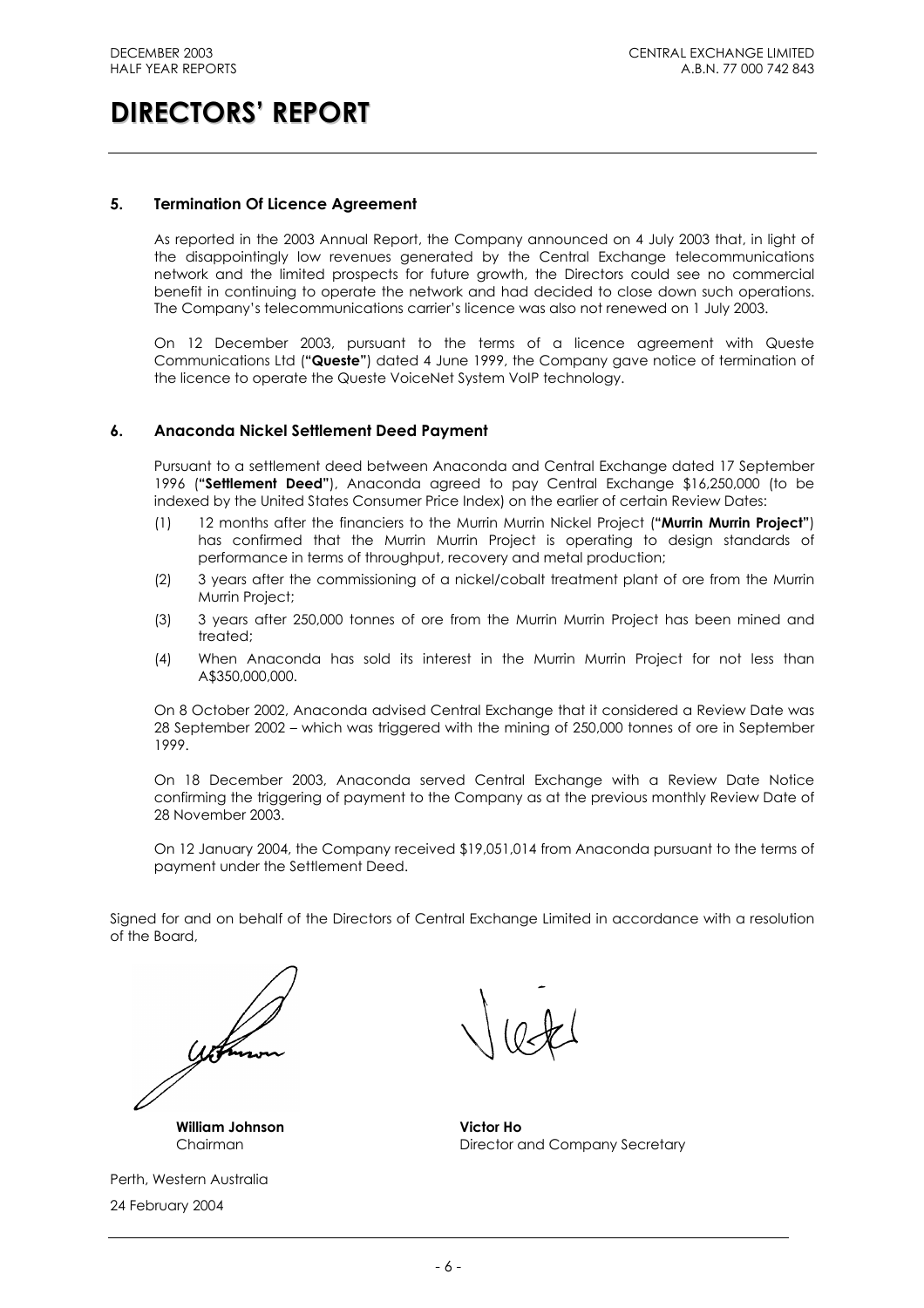# **STATEMENT OF FINANCIAL PERFORMANCE FOR THE HALF YEAR ENDED 31 DECEMBER 2003**

|                                                                                                                                     |                | <b>Consolidated Entity</b> |                          | <b>Company</b>            |            |  |
|-------------------------------------------------------------------------------------------------------------------------------------|----------------|----------------------------|--------------------------|---------------------------|------------|--|
|                                                                                                                                     |                | 31 Dec 03                  | 31 Dec 02                | 31 Dec 03                 | 31 Dec 02  |  |
|                                                                                                                                     | <b>Notes</b>   | \$                         | \$                       | \$                        | \$         |  |
| <b>Revenue from ordinary activities</b>                                                                                             | $2(a)$ & $(b)$ | 19,137,029                 | 26,058                   | 19,136,370                | 20,335     |  |
| <b>Expenses from ordinary activities:</b>                                                                                           | 2(c)           |                            |                          |                           |            |  |
| Cost of services                                                                                                                    |                | (2,929)                    | (39, 553)                |                           | (10,000)   |  |
| Personnel                                                                                                                           |                | (32)                       | (154, 123)               | (32)                      | (154, 123) |  |
| Communications                                                                                                                      |                | (3, 476)                   | (11, 628)                | (3, 476)                  | (11, 597)  |  |
| Occupancy                                                                                                                           |                | (13, 673)                  | (16, 523)                | (13, 673)                 | (16, 523)  |  |
| <b>Exploration expenses</b>                                                                                                         |                | (5, 469)                   |                          | (5, 469)                  |            |  |
| Corporate                                                                                                                           |                |                            |                          |                           |            |  |
| - other                                                                                                                             |                | (49, 598)                  | (41, 966)                | (49, 397)                 | (41,909)   |  |
| Financing                                                                                                                           |                | (755)                      | (1, 535)                 | (429)                     | (1, 188)   |  |
| Borrowing cost                                                                                                                      |                |                            | (17)                     | $\overline{\phantom{0}}$  | (17)       |  |
| Investment cost                                                                                                                     |                |                            | (21, 026)                |                           | (21, 026)  |  |
| Administration expenses                                                                                                             |                |                            |                          |                           |            |  |
| - consultants                                                                                                                       |                | (33, 534)                  | (32, 933)                | (33, 534)                 | (32, 933)  |  |
| - diminution of investments                                                                                                         |                |                            | (24, 572)                |                           | (24, 572)  |  |
| - write back of diminution of investments                                                                                           |                | 5,384,934                  | $\equiv$                 | 5,384,934                 |            |  |
| - provision for doubtful debts                                                                                                      |                | (97)                       | $\overline{\phantom{a}}$ | (5)                       | (20, 655)  |  |
| - cost of investments sold                                                                                                          |                | (5, 391, 434)              | (148)                    | (5, 391, 434)             | (148)      |  |
| - share issue costs                                                                                                                 |                |                            | (76, 728)                |                           | (76, 728)  |  |
| - other                                                                                                                             |                | (3, 424)                   | (6,056)                  | (6,800)                   | (6,056)    |  |
| <b>OPERATING PROFIT (LOSS) FROM</b>                                                                                                 |                |                            |                          |                           |            |  |
| ORDINARY ACTIVITIES BEFORE INCOME TAX                                                                                               |                | 19,017,542                 |                          | $(400,750)$ 19,017,055    | (397, 140) |  |
| Income tax relating to ordinary activities                                                                                          |                | (875, 884)                 |                          | (875, 765)                |            |  |
| <b>OPERATING PROFIT (LOSS) FROM</b><br>ORDINARY ACTIVITIES AFTER INCOME TAX                                                         |                | 18,141,658                 |                          | $(400, 750)$ 18, 141, 290 | (397, 140) |  |
|                                                                                                                                     |                |                            |                          |                           |            |  |
| Total revenues, expenses and valuation adjustments<br>attributable to members of the parent entity recognised<br>directly in equity |                |                            |                          |                           |            |  |
| TOTAL CHANGES IN EQUITY OTHER THAN THOSE                                                                                            |                |                            |                          |                           |            |  |
| <b>RESULTING FROM THOSE TRANSACTIONS WITH</b><br><b>OWNERS AS OWNERS</b>                                                            |                | 18,141,658                 | (400, 750)               | 18,141,290                | (397, 140) |  |
| <b>Basic earnings per share (cents)</b>                                                                                             | 17             | 213.4                      | (5.0)                    | 213.4                     | (4.9)      |  |
| Weighted average number of ordinary shares                                                                                          |                |                            |                          |                           |            |  |
| outstanding during the year used in calculation<br>of basic earnings per share                                                      |                | 8,499,263                  | 8,057,752                | 8,499,263                 | 8,057,752  |  |

*The statement of financial peformance should be read in conjunction with the accompanying notes.*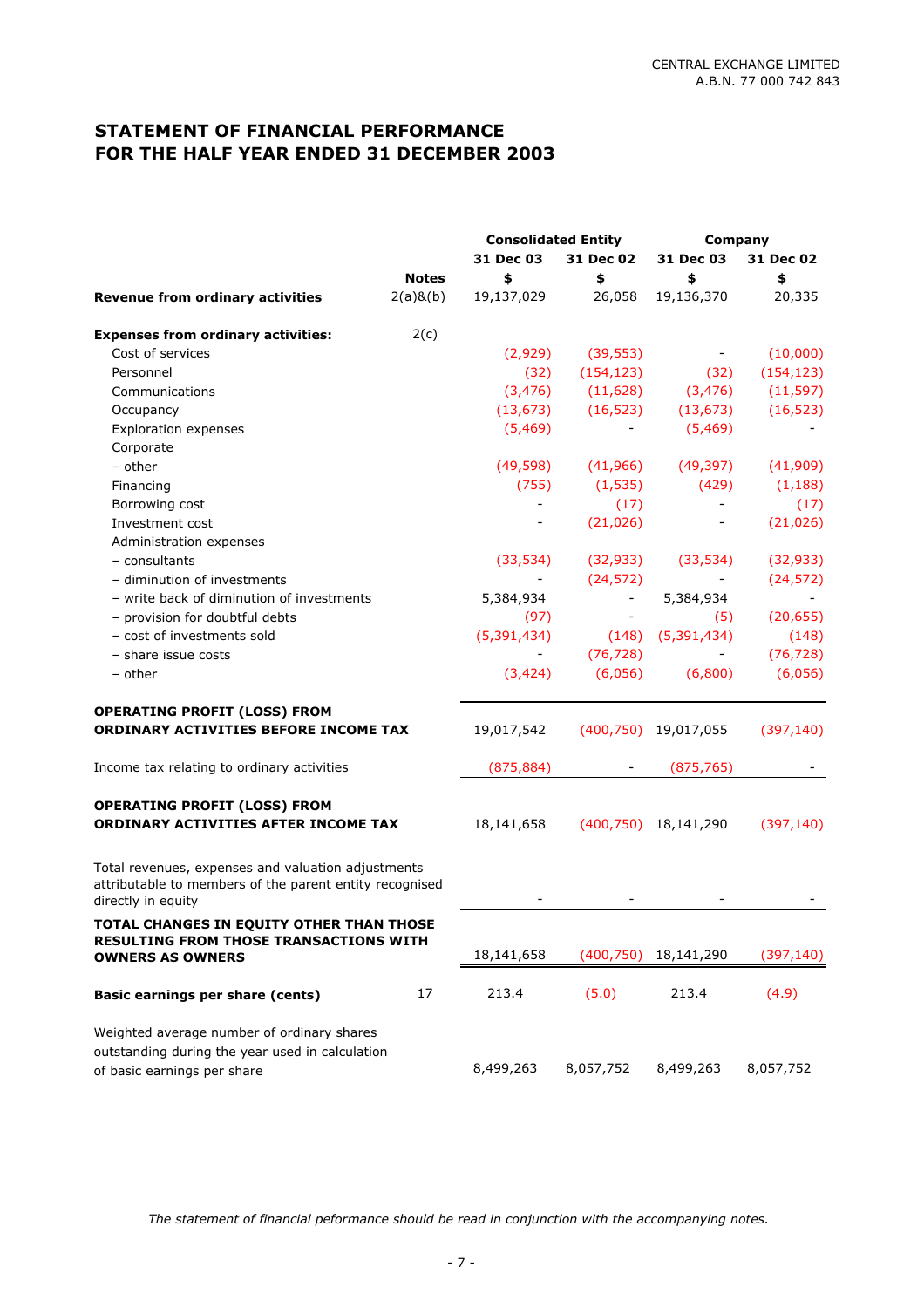# **STATEMENT OF FINANCIAL POSITION AS AT 31 DECEMBER 2003**

|                                  |                         | <b>Consolidated Entity</b> |                                                                     |            | Company    |
|----------------------------------|-------------------------|----------------------------|---------------------------------------------------------------------|------------|------------|
|                                  |                         | 31 Dec 03                  | 30 Jun 03                                                           | 31 Dec 03  | 30 Jun 03  |
| <b>CURRENT ASSETS</b>            | <b>Notes</b>            | \$                         | \$                                                                  | \$         | \$         |
| Cash                             | 23                      | 320,993                    | 414,156                                                             | 320,993    | 411,374    |
| Receivables                      | $\overline{\mathbf{4}}$ | 19,058,554                 | 5,103                                                               | 19,058,470 | 3,334      |
| Other                            | 5                       |                            | 5,304                                                               |            | 5,304      |
| <b>TOTAL CURRENT ASSETS</b>      |                         | 19,379,547                 | 424,563                                                             | 19,379,463 | 420,012    |
| <b>NON CURRENT ASSETS</b>        |                         |                            |                                                                     |            |            |
| Receivables                      | 6                       | 14,106                     | 14,106                                                              | 14,106     | 14,106     |
| Investments                      | $\overline{7}$          | 87,908                     | 65,850                                                              | 88,008     | 65,950     |
| Property, plant and equipment    | 8                       | 34,395                     | 37,680                                                              | 34,395     | 37,680     |
| Intangibles                      | 9                       |                            |                                                                     |            |            |
| Other                            | 10                      | 6,064                      |                                                                     | 6,064      |            |
| <b>TOTAL NON CURRENT ASSETS</b>  |                         | 142,473                    | 117,636                                                             | 142,573    | 117,736    |
| <b>TOTAL ASSETS</b>              |                         | 19,522,020                 | 542,199                                                             | 19,522,036 | 537,748    |
| <b>CURRENT LIABILITIES</b>       |                         |                            |                                                                     |            |            |
| Payables                         | 11                      | 30,065                     | 67,786                                                              | 30,065     | 62,832     |
| Current tax liabilities          | 12                      | 875,884                    |                                                                     | 875,765    |            |
| <b>NON CURRENT LIABILITIES</b>   |                         |                            |                                                                     |            |            |
| Provisions                       | 13                      |                            |                                                                     |            |            |
| <b>TOTAL CURRENT LIABILITIES</b> |                         | 905,949                    | 67,786                                                              | 905,830    | 62,832     |
| <b>NET ASSETS</b>                |                         | 18,616,071                 | 474,413                                                             | 18,616,206 | 474,916    |
| <b>EQUITY</b>                    |                         |                            |                                                                     |            |            |
| Contributed Equity               | 14                      | 28,780,607                 | 28,780,607                                                          | 28,780,607 | 28,780,607 |
| Reserves                         | 15                      | 2,124,000                  | 2,124,000                                                           | 2,124,000  | 2,124,000  |
| <b>Accumulated losses</b>        | 16                      |                            | $(12, 288, 536)$ $(30, 430, 194)$ $(12, 288, 401)$ $(30, 429, 691)$ |            |            |
| <b>TOTAL EQUITY</b>              |                         | 18,616,071                 | 474,413                                                             | 18,616,206 | 474,916    |

*The statement of financial position should be read in conjunction with the accompanying notes.*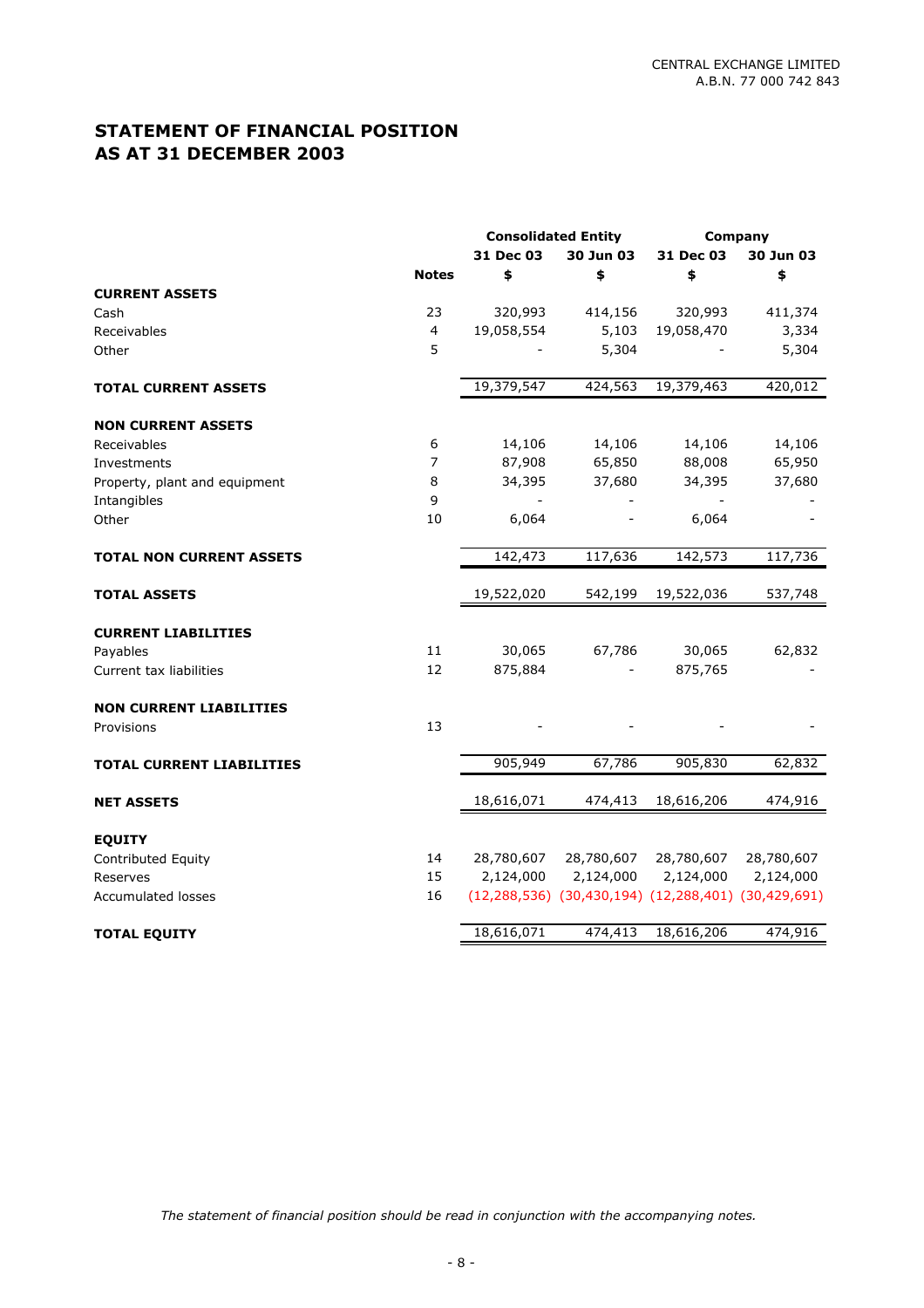# **STATEMENT OF CASH FLOWS FOR THE HALF YEAR ENDED 31 DECEMBER 2003**

|                                             |             | <b>Consolidated Entity</b><br>31 Dec 03<br>31 Dec 02 |                | Company<br>31 Dec 03<br>31 Dec 02 |            |
|---------------------------------------------|-------------|------------------------------------------------------|----------------|-----------------------------------|------------|
|                                             | <b>Note</b> | \$                                                   | \$             | \$                                | \$         |
| <b>CASH FLOWS FROM OPERATING ACTIVITIES</b> |             |                                                      |                |                                   |            |
| Receipts from customers                     |             | 659                                                  | 39,188         |                                   | 32,166     |
| Payments to suppliers and employees         |             | (138, 948)                                           | (424, 797)     | (135, 507)                        | (402, 012) |
| Payments to exploration and evaluation      |             | (11, 533)                                            | $\blacksquare$ | (11, 533)                         |            |
| Interest received                           |             | 8,047                                                | 19,894         | 8,047                             | 19,894     |
| Interest paid                               |             |                                                      | (17)           |                                   | (17)       |
| Refunds for exploration expenditure         |             |                                                      |                |                                   |            |
| <b>NET CASH OUTFLOW FROM OPERATING</b>      |             |                                                      |                |                                   |            |
| <b>ACTIVITIES</b>                           |             | (141, 775)                                           | (365, 732)     | (138, 993)                        | (349, 969) |
| <b>CASH FLOWS FROM INVESTING ACTIVITIES</b> |             |                                                      |                |                                   |            |
| Payments for:                               |             |                                                      |                |                                   |            |
| Equity investments                          |             |                                                      | (41, 971)      |                                   | (41, 971)  |
| Plant and equipment                         |             | (138)                                                |                | (138)                             |            |
| VoiceNet System servers                     |             | $\overline{\phantom{a}}$                             |                |                                   |            |
| Proceeds from sales of:                     |             |                                                      |                |                                   |            |
| Plant and equipment                         |             |                                                      | 12             |                                   | 12         |
| Equity investments                          |             | 48,750                                               | $\blacksquare$ | 48,750                            |            |
| Loans to controlled entities                |             |                                                      |                |                                   |            |
| NET CASH INFLOW / (OUTFLOW) FROM            |             |                                                      |                |                                   |            |
| <b>INVESTING ACTIVITIES</b>                 |             | 48,612                                               | (41,959)       | 48,612                            | (41, 959)  |
| <b>CASH FLOWS FROM FINANCING ACTIVITIES</b> |             |                                                      |                |                                   |            |
| Payment for share buy back                  |             |                                                      | (79, 289)      |                                   | (79, 289)  |
| Payment to unmarketable parcel shareholders |             |                                                      | (60, 805)      |                                   | (60, 805)  |
| Proceeds from share buy back                |             |                                                      | 75,183         |                                   | 75,183     |
| Payment for share issue costs               |             |                                                      | (64, 104)      |                                   | (64, 104)  |
| <b>NET CASH OUTFLOW FROM FINANCING</b>      |             |                                                      |                |                                   |            |
| <b>ACTIVITIES</b>                           |             |                                                      | (129, 015)     |                                   | (129, 015) |
| <b>NET DECREASE IN CASH ASSETS HELD</b>     |             | (93, 163)                                            | (536, 706)     | (90, 381)                         | (520, 943) |
| Cash at beginning of the financial year     |             | 414,156                                              | 1,169,446      | 411,374                           | 1,152,075  |
| CASH AT THE END OF THE HALF YEAR            | 23          | 320,993                                              | 632,740        | 320,993                           | 631,132    |

*The statement of cash flows should be read in conjunction with the accompanying notes.*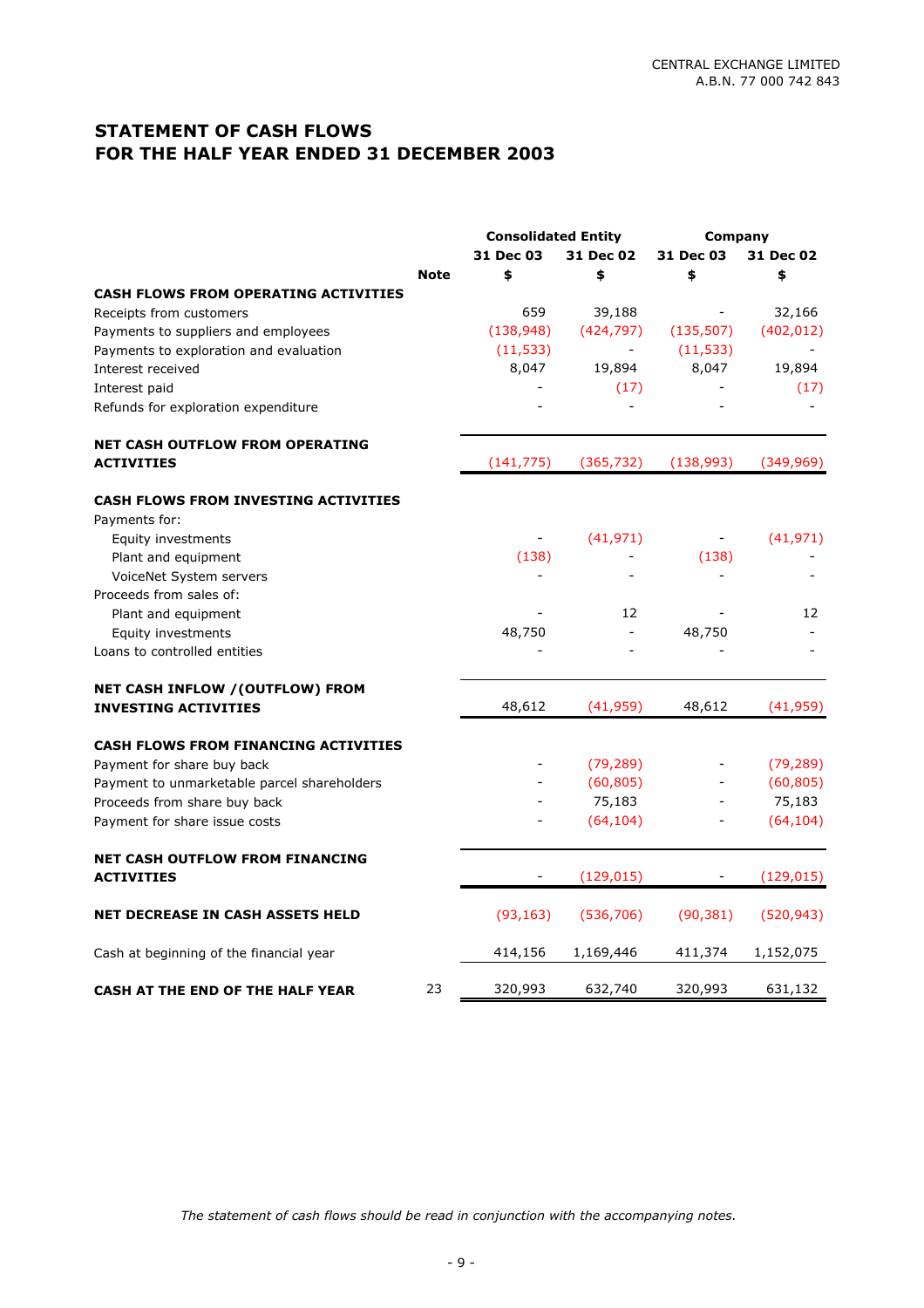#### **1. BASIS OF PREPARATION**

This general purpose financial report for the interim half-year reporting period ended 31 December 2003 has been prepared in accordance with Accounting Standard AASB 1029 *Interim Financial Reporting,* other mandatory professional reporting requirements (Urgent Issues Group Consensus Views), other authoritative pronouncements of the Australian Accounting Standards Board and the Corporations Act 2001.

This interim financial report does not include all the notes of the type normally included in an annual financial report. Accordingly, this report is to be read in conjunction with the annual report for the year ended 30 June 2003 and any public announcements made by Central Exchange Ltd during the interim reporting period in accordance with the continuous disclosure requirements of the ASX and the Corporations Act 2001.

The accounting policies adopted in the preparation of this half year financial report are consistent with those adopted and disclosed in the financial statements for the year ended 30 June 2003.

Comparatives in relation to items appearing on the Statement of Financial Position are as at the last balance date, being 30 June 2003. Comparatives in relation to items appearing on the Statement of Financial Performance are for the previous corresponding period, being for the half year ended 31 December 2002.

## **2. PROFIT FROM ORDINARY ACTIVITIES**

The operating profit from ordinary activities before income tax includes the following items of revenue and expense:

|     |                                             | <b>Consolidated Entity</b> |                          | Company     |           |
|-----|---------------------------------------------|----------------------------|--------------------------|-------------|-----------|
|     |                                             | 31 Dec 03                  | 31 Dec 02                | 31 Dec 03   | 31 Dec 02 |
| (a) | <b>Operating revenue</b>                    | \$                         | \$                       | \$          | \$        |
|     | Calls revenue                               | 659                        | 5,723                    |             |           |
|     | Settlement deed payment                     | 19,051,014                 | $\overline{\phantom{a}}$ | 19,051,014  |           |
|     | Mining royalties                            |                            | 386                      |             | 386       |
|     | Interest received - other                   | 8,047                      | 19,894                   | 8,047       | 19,894    |
|     |                                             | 19,059,720                 | 26,003                   | 19,059,061  | 20,280    |
| (b) | <b>Non-operating revenue</b>                |                            |                          |             |           |
|     | Revaluation of investments                  | 28,559                     |                          | 28,559      |           |
|     | Proceeds from sale of assets:               |                            |                          |             |           |
|     | Plant and equipment                         |                            | 43                       |             | 43        |
|     | Share investments                           | 48,750                     | 12                       | 48,750      | 12        |
|     | <b>Total revenue</b>                        | 19,137,029                 | 26,058                   | 19,136,370  | 20,335    |
|     | <b>Operating expenses</b>                   |                            |                          |             |           |
| (c) | Cost of services                            | 2,929                      | 39,553                   |             | 10,000    |
|     | Occupancy expenses                          | 13,673                     | 16,523                   | 13,673      | 16,523    |
|     | Finance expenses                            | 755                        | 1,535                    | 429         | 1,188     |
|     | Borrowing cost                              | $\overline{\phantom{a}}$   | 17                       |             | 17        |
|     | Corporate expenses                          | 49,598                     | 41,966                   | 49,397      | 41,909    |
|     | Administration expenses                     |                            |                          |             |           |
|     | - Communications                            | 3,476                      | 11,628                   | 3,476       | 11,597    |
|     | - Consultants                               | 33,534                     | 32,933                   | 33,534      | 32,933    |
|     | - employee entitlements<br>- Personnel      |                            | 6,125                    |             | 6,125     |
|     | - other                                     | 32                         | 147,998                  | 32          | 147,998   |
|     | - Investment cost                           | $\equiv$                   | 21,026                   |             | 21,026    |
|     | - Write back of diminution of investments   | (5,384,934)                | 24,572                   | (5,384,934) | 24,572    |
|     | - Exploration expenses                      | 5,469                      | $\overline{\phantom{a}}$ | 5,469       |           |
|     | - Depreciation                              | 3,424                      | 4,137                    | 3,424       | 4,137     |
|     | - Provision of doubtful debts               | 97                         |                          | 5           | 20,655    |
|     | - Cost of assets sold                       | $\sim$                     | 84                       |             | 84        |
|     | - Cost of investment sold                   | 5,391,434                  | 148                      | 5,391,434   | 148       |
|     | - Write off investment                      |                            | $\blacksquare$           | 3,376       |           |
|     | - Cost of intangibles                       | 2,322,839                  | $\overline{\phantom{a}}$ | 2,322,839   |           |
|     | - Write back of amortisation of intangibles | (2,322,839)                | $\frac{1}{2}$            | (2,322,839) |           |
|     | - Write off of loans to subsidiaries        |                            |                          | 444,823     |           |
|     | - Writeback of provision for non recovery   |                            |                          |             |           |
|     | of loans to subsidiary                      |                            |                          | (444, 823)  |           |
|     | - share issue costs                         |                            | 76,728                   |             | 76,728    |
|     | - Other                                     |                            | 1,835                    |             | 1,835     |
|     |                                             | 119,487                    | 426,808                  | 119,315     | 417,475   |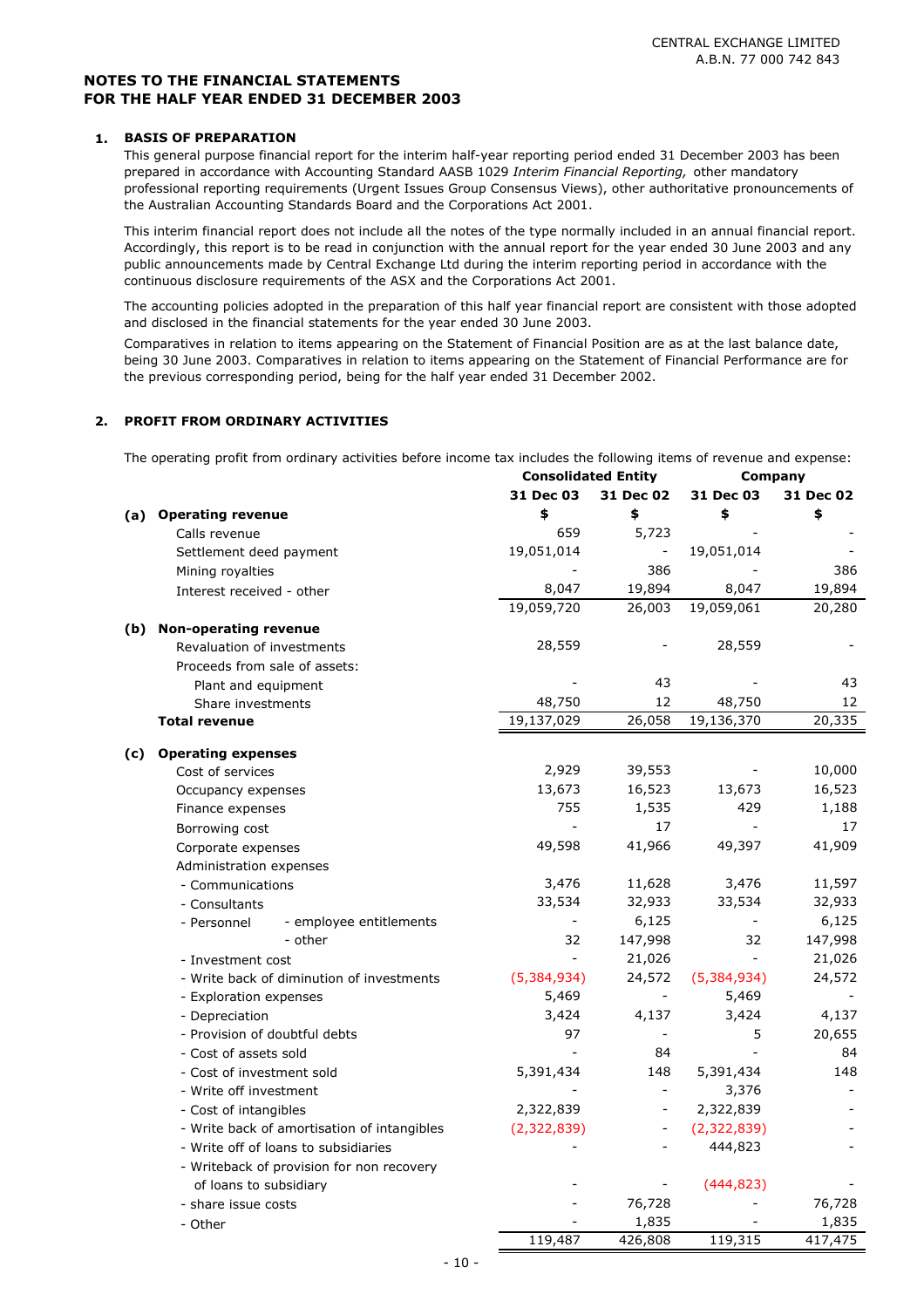## **2. PROFIT FROM ORDINARY ACTIVITIES (continued)**

| 31 Dec 03<br>31 Dec 02<br>31 Dec 03<br>31 Dec 02<br>(d) Sale of Assets<br>\$<br>\$<br>\$<br>\$<br>Sale of assets in the ordinary course of business have<br>given rise to the following profits and losses:<br>(41)<br><b>Net Losses</b><br>Plant and equipment<br>(5,342,684)<br>(136)<br>(5,342,684)<br>Share investments<br>(5,342,684)<br>(177)<br>(5,342,684)<br><b>Consolidated Entity</b><br><b>Company</b><br>З.<br><b>INCOME TAX EXPENSE</b><br>31 Dec 03<br>31 Dec 02<br>31 Dec 03<br>31 Dec 02<br>\$<br>\$<br>\$<br>The prima facie income tax on operating loss is<br>\$<br>(a)<br>reconciled to the income tax provided in the accounts<br>as follows:<br>(400, 750)<br>19,017,542<br>19,017,055<br>Loss from ordinary activities<br>Income tax expense calculated at 30% (2003:30%)<br>of operating losses.<br>5,705,263<br>(120, 225)<br>5,705,117<br><b>Permanent differences</b><br>431<br>431<br>24,322<br>Other non-deductible items<br>(15,010)<br>(15,010)<br>Other deductible items<br><b>Timing differences</b><br>Other non-deductible items<br>5,208<br>5,208<br>Provision of doubtful debts<br>(29)<br>(2)<br>(7, 495)<br>(10,007)<br>(10,007)<br>Other deductible items<br>(1, 819)<br>(1, 819)<br>Exploration expenditure<br>(1,624,048)<br>7,372<br>(1,624,048)<br>Diminution of investments (written back)<br>(2, 296, 594)<br>(2, 296, 594)<br>Prior year revenue losses brought to account<br>(941)<br>(941)<br>Prior year capital losses brought to account<br>Prior year revenue losses of controlled entities<br>(161,000)<br>brought to account on tax consolidation<br>(161,000)<br>Capital losses of controlled entities<br>(241)<br>(241)<br>brought to account on tax consolidation<br>(724, 500)<br>(724, 500)<br>Capital loss on termination of VoIP licence<br>(829)<br>(829)<br>Capital loss on share investments<br>96,026<br>Tax losses not brought to account<br>Income tax expense attributable to<br>operating profit |  |  |  | <b>Consolidated Entity</b> | Company |         |            |
|------------------------------------------------------------------------------------------------------------------------------------------------------------------------------------------------------------------------------------------------------------------------------------------------------------------------------------------------------------------------------------------------------------------------------------------------------------------------------------------------------------------------------------------------------------------------------------------------------------------------------------------------------------------------------------------------------------------------------------------------------------------------------------------------------------------------------------------------------------------------------------------------------------------------------------------------------------------------------------------------------------------------------------------------------------------------------------------------------------------------------------------------------------------------------------------------------------------------------------------------------------------------------------------------------------------------------------------------------------------------------------------------------------------------------------------------------------------------------------------------------------------------------------------------------------------------------------------------------------------------------------------------------------------------------------------------------------------------------------------------------------------------------------------------------------------------------------------------------------------------------------------------------------------------------------------------------------------------|--|--|--|----------------------------|---------|---------|------------|
|                                                                                                                                                                                                                                                                                                                                                                                                                                                                                                                                                                                                                                                                                                                                                                                                                                                                                                                                                                                                                                                                                                                                                                                                                                                                                                                                                                                                                                                                                                                                                                                                                                                                                                                                                                                                                                                                                                                                                                        |  |  |  |                            |         |         |            |
|                                                                                                                                                                                                                                                                                                                                                                                                                                                                                                                                                                                                                                                                                                                                                                                                                                                                                                                                                                                                                                                                                                                                                                                                                                                                                                                                                                                                                                                                                                                                                                                                                                                                                                                                                                                                                                                                                                                                                                        |  |  |  |                            |         |         |            |
|                                                                                                                                                                                                                                                                                                                                                                                                                                                                                                                                                                                                                                                                                                                                                                                                                                                                                                                                                                                                                                                                                                                                                                                                                                                                                                                                                                                                                                                                                                                                                                                                                                                                                                                                                                                                                                                                                                                                                                        |  |  |  |                            |         |         |            |
|                                                                                                                                                                                                                                                                                                                                                                                                                                                                                                                                                                                                                                                                                                                                                                                                                                                                                                                                                                                                                                                                                                                                                                                                                                                                                                                                                                                                                                                                                                                                                                                                                                                                                                                                                                                                                                                                                                                                                                        |  |  |  |                            |         | (41)    |            |
|                                                                                                                                                                                                                                                                                                                                                                                                                                                                                                                                                                                                                                                                                                                                                                                                                                                                                                                                                                                                                                                                                                                                                                                                                                                                                                                                                                                                                                                                                                                                                                                                                                                                                                                                                                                                                                                                                                                                                                        |  |  |  |                            |         |         | (136)      |
|                                                                                                                                                                                                                                                                                                                                                                                                                                                                                                                                                                                                                                                                                                                                                                                                                                                                                                                                                                                                                                                                                                                                                                                                                                                                                                                                                                                                                                                                                                                                                                                                                                                                                                                                                                                                                                                                                                                                                                        |  |  |  |                            |         |         | (177)      |
|                                                                                                                                                                                                                                                                                                                                                                                                                                                                                                                                                                                                                                                                                                                                                                                                                                                                                                                                                                                                                                                                                                                                                                                                                                                                                                                                                                                                                                                                                                                                                                                                                                                                                                                                                                                                                                                                                                                                                                        |  |  |  |                            |         |         |            |
|                                                                                                                                                                                                                                                                                                                                                                                                                                                                                                                                                                                                                                                                                                                                                                                                                                                                                                                                                                                                                                                                                                                                                                                                                                                                                                                                                                                                                                                                                                                                                                                                                                                                                                                                                                                                                                                                                                                                                                        |  |  |  |                            |         |         |            |
|                                                                                                                                                                                                                                                                                                                                                                                                                                                                                                                                                                                                                                                                                                                                                                                                                                                                                                                                                                                                                                                                                                                                                                                                                                                                                                                                                                                                                                                                                                                                                                                                                                                                                                                                                                                                                                                                                                                                                                        |  |  |  |                            |         |         |            |
|                                                                                                                                                                                                                                                                                                                                                                                                                                                                                                                                                                                                                                                                                                                                                                                                                                                                                                                                                                                                                                                                                                                                                                                                                                                                                                                                                                                                                                                                                                                                                                                                                                                                                                                                                                                                                                                                                                                                                                        |  |  |  |                            |         |         | (397, 140) |
|                                                                                                                                                                                                                                                                                                                                                                                                                                                                                                                                                                                                                                                                                                                                                                                                                                                                                                                                                                                                                                                                                                                                                                                                                                                                                                                                                                                                                                                                                                                                                                                                                                                                                                                                                                                                                                                                                                                                                                        |  |  |  |                            |         |         | (119, 142) |
|                                                                                                                                                                                                                                                                                                                                                                                                                                                                                                                                                                                                                                                                                                                                                                                                                                                                                                                                                                                                                                                                                                                                                                                                                                                                                                                                                                                                                                                                                                                                                                                                                                                                                                                                                                                                                                                                                                                                                                        |  |  |  |                            |         |         |            |
|                                                                                                                                                                                                                                                                                                                                                                                                                                                                                                                                                                                                                                                                                                                                                                                                                                                                                                                                                                                                                                                                                                                                                                                                                                                                                                                                                                                                                                                                                                                                                                                                                                                                                                                                                                                                                                                                                                                                                                        |  |  |  |                            |         |         | 53,310     |
|                                                                                                                                                                                                                                                                                                                                                                                                                                                                                                                                                                                                                                                                                                                                                                                                                                                                                                                                                                                                                                                                                                                                                                                                                                                                                                                                                                                                                                                                                                                                                                                                                                                                                                                                                                                                                                                                                                                                                                        |  |  |  |                            |         |         |            |
|                                                                                                                                                                                                                                                                                                                                                                                                                                                                                                                                                                                                                                                                                                                                                                                                                                                                                                                                                                                                                                                                                                                                                                                                                                                                                                                                                                                                                                                                                                                                                                                                                                                                                                                                                                                                                                                                                                                                                                        |  |  |  |                            |         |         |            |
|                                                                                                                                                                                                                                                                                                                                                                                                                                                                                                                                                                                                                                                                                                                                                                                                                                                                                                                                                                                                                                                                                                                                                                                                                                                                                                                                                                                                                                                                                                                                                                                                                                                                                                                                                                                                                                                                                                                                                                        |  |  |  |                            |         |         |            |
|                                                                                                                                                                                                                                                                                                                                                                                                                                                                                                                                                                                                                                                                                                                                                                                                                                                                                                                                                                                                                                                                                                                                                                                                                                                                                                                                                                                                                                                                                                                                                                                                                                                                                                                                                                                                                                                                                                                                                                        |  |  |  |                            |         |         |            |
|                                                                                                                                                                                                                                                                                                                                                                                                                                                                                                                                                                                                                                                                                                                                                                                                                                                                                                                                                                                                                                                                                                                                                                                                                                                                                                                                                                                                                                                                                                                                                                                                                                                                                                                                                                                                                                                                                                                                                                        |  |  |  |                            |         |         | (7, 495)   |
|                                                                                                                                                                                                                                                                                                                                                                                                                                                                                                                                                                                                                                                                                                                                                                                                                                                                                                                                                                                                                                                                                                                                                                                                                                                                                                                                                                                                                                                                                                                                                                                                                                                                                                                                                                                                                                                                                                                                                                        |  |  |  |                            |         |         |            |
|                                                                                                                                                                                                                                                                                                                                                                                                                                                                                                                                                                                                                                                                                                                                                                                                                                                                                                                                                                                                                                                                                                                                                                                                                                                                                                                                                                                                                                                                                                                                                                                                                                                                                                                                                                                                                                                                                                                                                                        |  |  |  |                            |         |         | 7,372      |
|                                                                                                                                                                                                                                                                                                                                                                                                                                                                                                                                                                                                                                                                                                                                                                                                                                                                                                                                                                                                                                                                                                                                                                                                                                                                                                                                                                                                                                                                                                                                                                                                                                                                                                                                                                                                                                                                                                                                                                        |  |  |  |                            |         |         |            |
|                                                                                                                                                                                                                                                                                                                                                                                                                                                                                                                                                                                                                                                                                                                                                                                                                                                                                                                                                                                                                                                                                                                                                                                                                                                                                                                                                                                                                                                                                                                                                                                                                                                                                                                                                                                                                                                                                                                                                                        |  |  |  |                            |         |         |            |
|                                                                                                                                                                                                                                                                                                                                                                                                                                                                                                                                                                                                                                                                                                                                                                                                                                                                                                                                                                                                                                                                                                                                                                                                                                                                                                                                                                                                                                                                                                                                                                                                                                                                                                                                                                                                                                                                                                                                                                        |  |  |  |                            |         |         |            |
|                                                                                                                                                                                                                                                                                                                                                                                                                                                                                                                                                                                                                                                                                                                                                                                                                                                                                                                                                                                                                                                                                                                                                                                                                                                                                                                                                                                                                                                                                                                                                                                                                                                                                                                                                                                                                                                                                                                                                                        |  |  |  |                            |         |         |            |
|                                                                                                                                                                                                                                                                                                                                                                                                                                                                                                                                                                                                                                                                                                                                                                                                                                                                                                                                                                                                                                                                                                                                                                                                                                                                                                                                                                                                                                                                                                                                                                                                                                                                                                                                                                                                                                                                                                                                                                        |  |  |  |                            |         |         |            |
|                                                                                                                                                                                                                                                                                                                                                                                                                                                                                                                                                                                                                                                                                                                                                                                                                                                                                                                                                                                                                                                                                                                                                                                                                                                                                                                                                                                                                                                                                                                                                                                                                                                                                                                                                                                                                                                                                                                                                                        |  |  |  |                            |         |         |            |
|                                                                                                                                                                                                                                                                                                                                                                                                                                                                                                                                                                                                                                                                                                                                                                                                                                                                                                                                                                                                                                                                                                                                                                                                                                                                                                                                                                                                                                                                                                                                                                                                                                                                                                                                                                                                                                                                                                                                                                        |  |  |  |                            |         |         | 65,955     |
|                                                                                                                                                                                                                                                                                                                                                                                                                                                                                                                                                                                                                                                                                                                                                                                                                                                                                                                                                                                                                                                                                                                                                                                                                                                                                                                                                                                                                                                                                                                                                                                                                                                                                                                                                                                                                                                                                                                                                                        |  |  |  |                            |         |         |            |
|                                                                                                                                                                                                                                                                                                                                                                                                                                                                                                                                                                                                                                                                                                                                                                                                                                                                                                                                                                                                                                                                                                                                                                                                                                                                                                                                                                                                                                                                                                                                                                                                                                                                                                                                                                                                                                                                                                                                                                        |  |  |  |                            | 875,884 | 875,765 |            |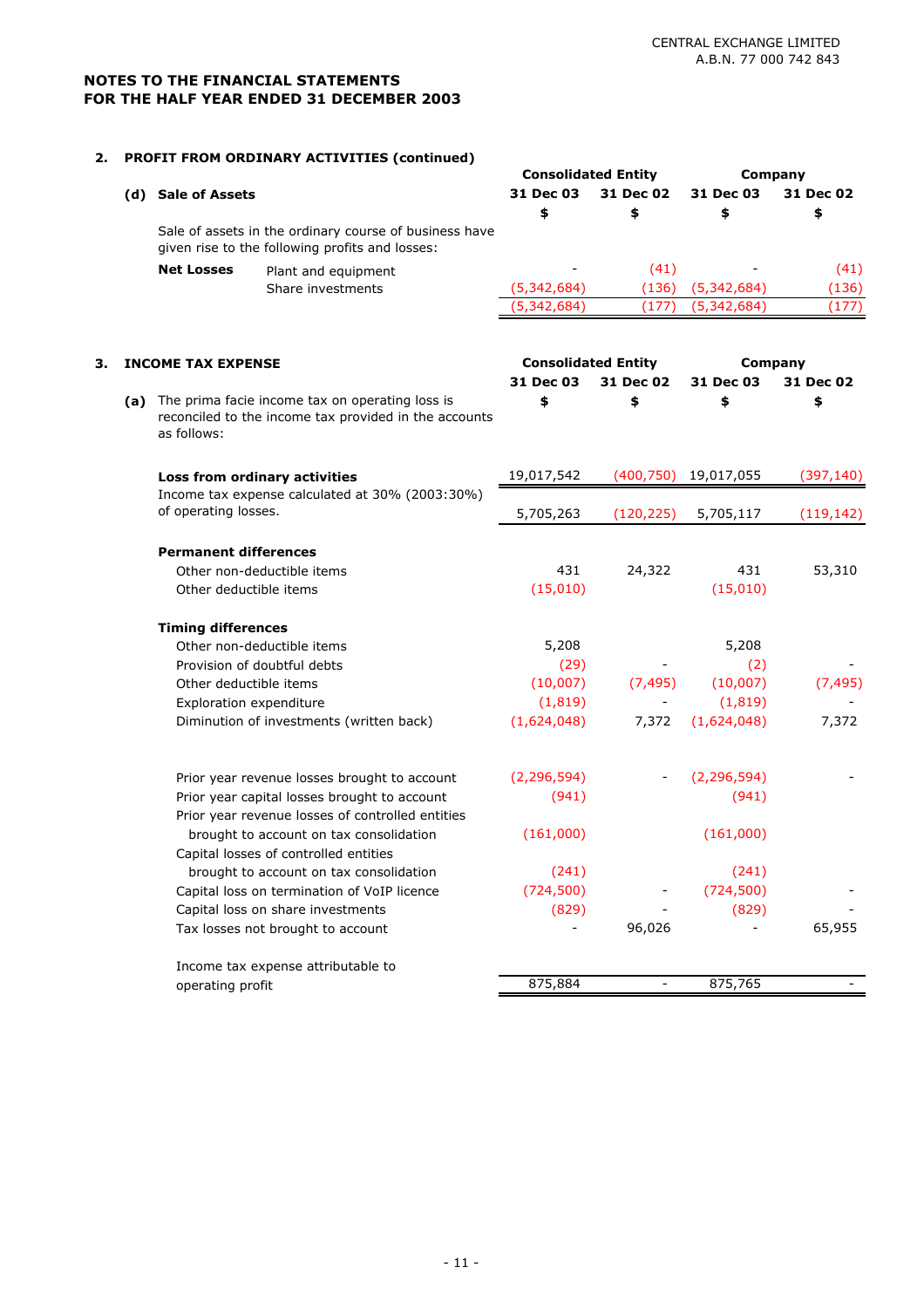#### **3. INCOME TAX EXPENSE (contd.)**

The final deductibility of prior year losses for the current financial year are to be determined as at the end of the financial year, on 30 June 2004.

However, prior year losses have been brought to account at Balance Date on the basis that they are notionally deductible as at Balance Date (based on advice received by the Directors) and is assumed to continue to be deductible as at the end of the financial year on 30 June 2004.

Tax benefits, including the benefits associated with prior year losses of \$2,458,535 above (which is equivalent to prior year tax losses of \$8,195,117), will only be obtained if, in relation to the financial year ended 30 June 2004:

- (i) there is assessable income of a nature and of an amount sufficient to enable the benefit from deductions to be realised;
- (ii) conditions for deductibility imposed by taxation legislation, including prior year revenue and capital losses, are complied with;
- (iii) the Company and its controlled entities have entered into tax consolidation on 29 June 2004; and
- (iv) no changes in taxation legislation adversely affect the realisation of the benefit from deductions.

| 4. | <b>CURRENT RECEIVABLES</b>                  |            | <b>Consolidated Entity</b> | Company    |             |
|----|---------------------------------------------|------------|----------------------------|------------|-------------|
|    |                                             | 31 Dec 03  | 30 Jun 03                  | 31 Dec 03  | 30 Jun 03   |
|    | Amounts receivable from                     | \$         | \$                         | \$         | \$          |
|    | Trade receivables                           | 84         | 840                        |            |             |
|    | Director related entities                   |            |                            |            |             |
|    | Others                                      | 19,058,470 | 4,263                      | 19,058,470 | 3,334       |
|    |                                             | 19,058,554 | 5,103                      | 19,058,470 | 3,334       |
| 5. | <b>OTHER CURRENT ASSETS</b>                 |            |                            |            |             |
|    | Prepayments                                 |            | 5,304                      |            | 5,304       |
| 6. | <b>NON-CURRENT RECEIVABLES</b>              |            |                            |            |             |
|    | Amounts receivable from controlled entitles |            |                            |            | 444,817     |
|    | Less provision for non-recovery             |            |                            |            | (444, 817)  |
|    | Bonds and guarantees                        | 14,106     | 14,106                     | 14,106     | 14,106      |
|    |                                             | 14,106     | 14,106                     | 14,106     | 14,106      |
| 7. | <b>NON-CURRENT INVESTMENTS</b>              |            |                            |            |             |
|    | Investments comprise:                       |            |                            |            |             |
|    | Shares in listed companies                  | 41,981     | 5,433,416                  | 41,981     | 5,433,416   |
|    | Less: provision for diminution              | 45,927     | (5,367,566)                | 45,927     | (5,367,566) |
|    | Revaluation value (i)                       | 87,908     | 65,850                     | 87,908     | 65,850      |
|    | Shares in controlled entities at cost       |            |                            | 225,100    | 225,100     |
|    | Less: provision for diminution              |            |                            | (225,000)  | (225,000)   |
|    |                                             | 87,908     | 65,850                     | 88,008     | 65,950      |
|    | Market value of listed share investments    | 87,909     | 65,850                     | 87,909     | 65,850      |

(i) Shares in listed companies have been revalued at current market value at the Balance Date.

| <b>Investment in Controlled Entities:</b>             | <b>Ownership interest</b> |           |  |
|-------------------------------------------------------|---------------------------|-----------|--|
|                                                       | 31 Dec 03                 | 30 Jun 03 |  |
| <b>Hume Mining NL (ACN 064 994 945)</b>               |                           |           |  |
| Incorporated in Australia on 29 March 1994            | 100%                      | 100%      |  |
| Central Exchange Operations Pty Ltd (ACN 094 097 122) |                           |           |  |
| Incorporated in Australia on 10 August 2000           | 100%                      | 100%      |  |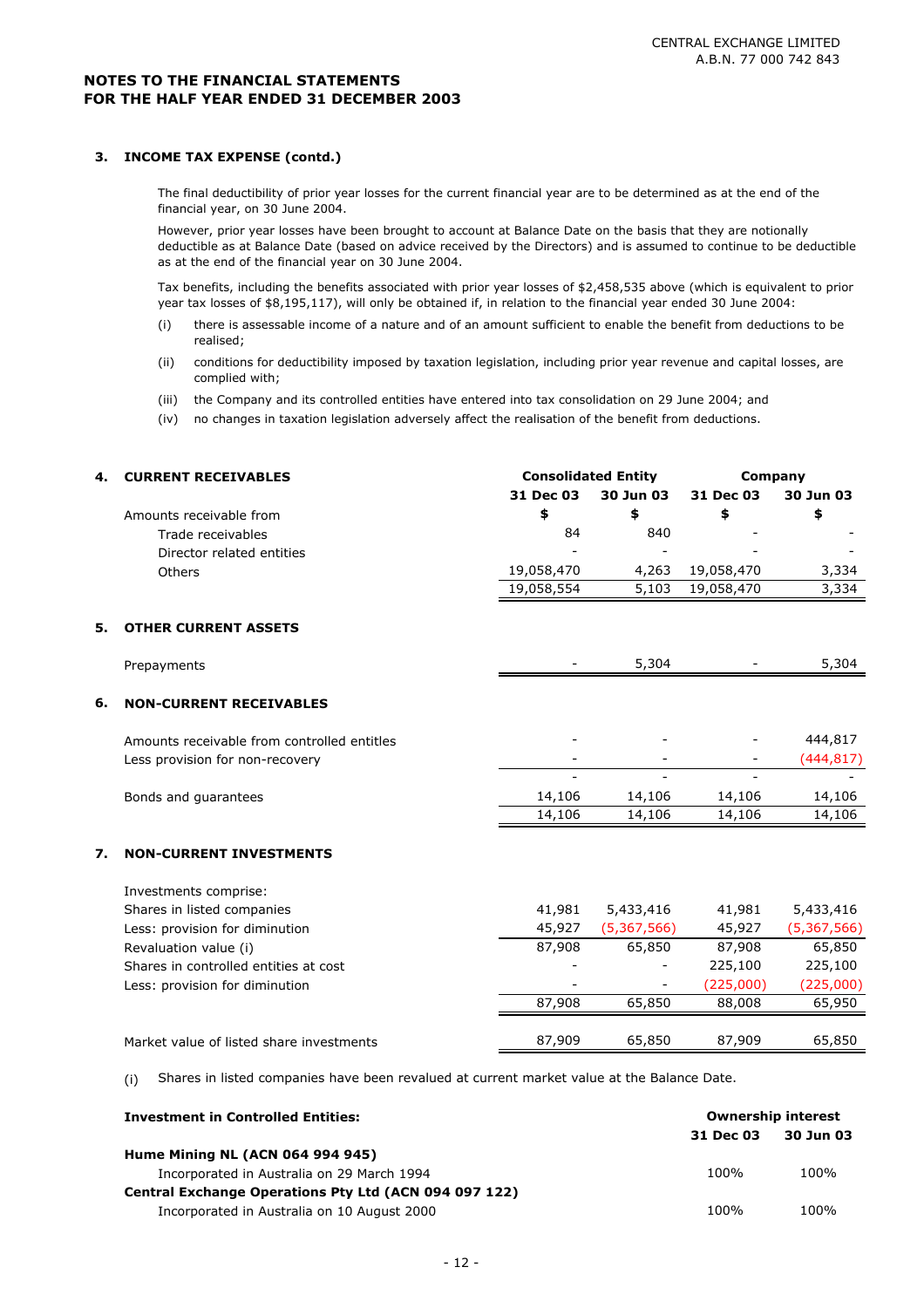### **8. PROPERTY, PLANT AND EQUIPMENT**

| <b>Consolidated and Company Level</b> | Plant &<br>Equipment | Leasehold<br>Improve-<br>ments | Total     |
|---------------------------------------|----------------------|--------------------------------|-----------|
| <b>Gross Carrying Amount</b>          | \$                   | \$                             | \$        |
| Balance at 30 June 2003               | 54,930               | 21,788                         | 76,718    |
| Additions                             | 138                  |                                | 138       |
| Balance at 31 December 2003           | 55,068               | 21,788                         | 76,856    |
| <b>Accumulated Depreciation</b>       |                      |                                |           |
| Balance at 30 June 2003               | (29, 978)            | (9,060)                        | (39,038)  |
| Depreciation expense                  | (2,466)              | (957)                          | (3, 423)  |
| Balance at 31 December 2003           | (32, 444)            | (10, 017)                      | (42, 461) |
| <b>Net Book Value</b>                 |                      |                                |           |
| As at 31 December 2002                | 27,143               | 13,850                         | 40,993    |

| _____<br>___<br>_____<br>___ |                     |     |        |
|------------------------------|---------------------|-----|--------|
| As at 30 June 2003           | 4 O.T.T<br>າ4<br>__ | 728 | .680   |
| As at 31 December 2003       | 22,624              |     | 34,395 |
|                              |                     |     |        |

| 9. | <b>INTANGIBLES</b>                     | <b>Consolidated Entity</b> | Company     |                          |                          |
|----|----------------------------------------|----------------------------|-------------|--------------------------|--------------------------|
|    |                                        | 31 Dec 03                  | 30 Jun 03   | 31 Dec 03                | 30 Jun 03                |
|    |                                        | \$                         | \$          |                          |                          |
|    | VoiceNet System VoIP Licence - at cost | -                          | 2,300,000   |                          | 2,300,000                |
|    | Internet Website                       | $\overline{\phantom{a}}$   | 22,839      | $\overline{\phantom{a}}$ | 22,839                   |
|    |                                        | -                          | 2,322,839   | -                        | 2,322,839                |
|    | Less: Accumulated Amortisation         | $\overline{\phantom{a}}$   | (2,322,839) | $\overline{\phantom{a}}$ | (2,322,839)              |
|    |                                        | -                          | -           |                          | $\overline{\phantom{0}}$ |

The VoiceNet System VoIP Licence was terminated by the Company on 12 December 2003.

The Internet website was taken off-line in July 2003 in light of the closure of the Central Exchange telecommunications network.

## **10. OTHER NON-CURRENT ASSETS**

| <b>Deferred Exploration Expenditure</b><br>Balance at beginning of the year |         |        |         |        |
|-----------------------------------------------------------------------------|---------|--------|---------|--------|
| Movements                                                                   |         |        |         |        |
| Direct expenditure<br>Less: refunded exploration expenses                   | 6,064   |        | 6,064   |        |
| Balance at end of the period                                                | 6,064   |        | 6,064   |        |
| <b>11. CURRENT PAYABLES</b>                                                 |         |        |         |        |
| Trade creditors                                                             | 8,633   | 257    | 8,633   | 257    |
| Other creditors - related parties                                           |         | 4,535  |         | 4,535  |
| Other creditors and accruals                                                | 21,432  | 62,994 | 21,432  | 58,040 |
|                                                                             | 30,065  | 67,786 | 30,065  | 62,832 |
| <b>12. CURRENT TAX LIABILITIES</b>                                          |         |        |         |        |
| Income tax payable                                                          | 875,884 |        | 875,765 |        |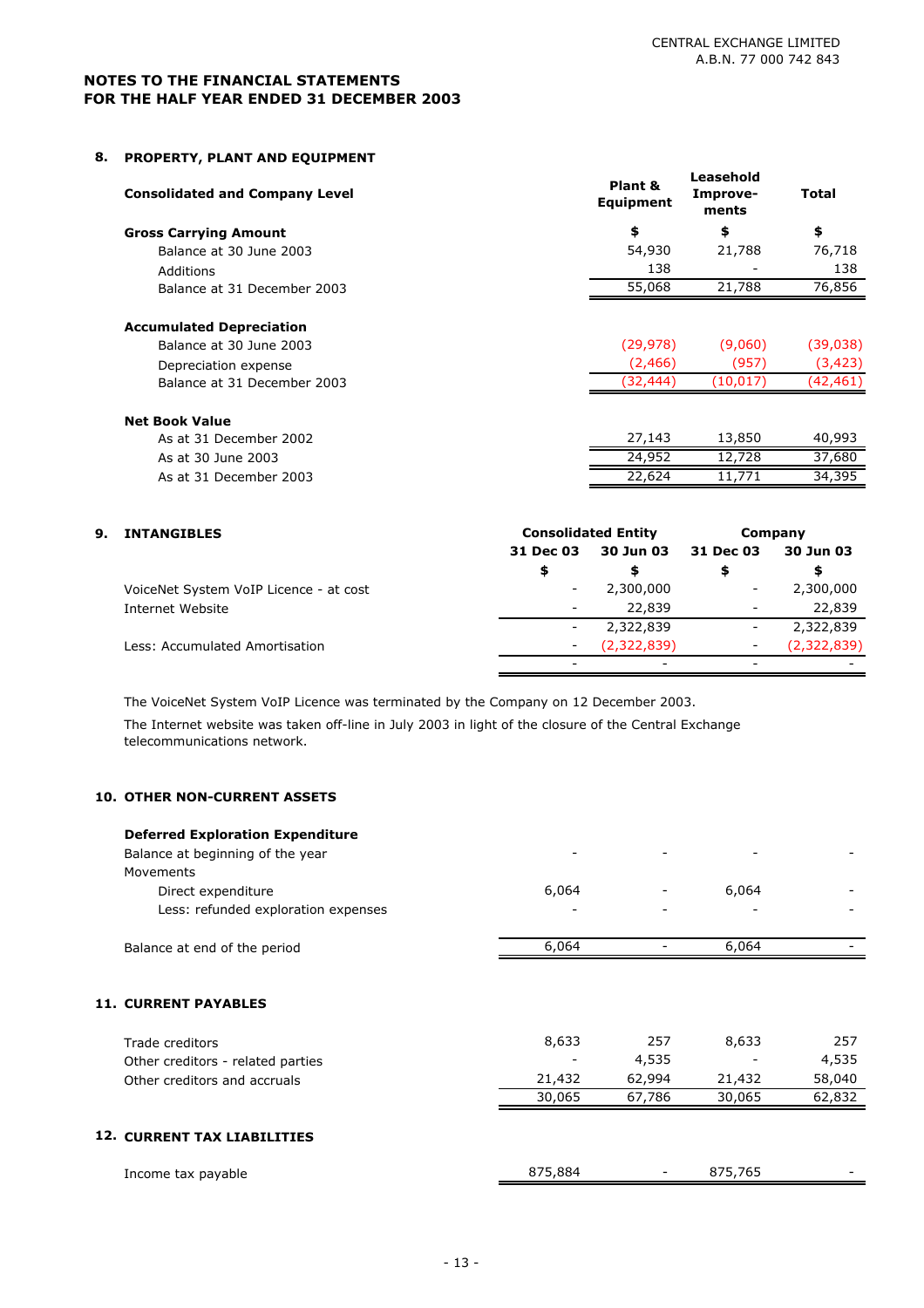| <b>13. NON-CURRENT PROVISIONS</b>                                                   |            | <b>Consolidated Entity</b> |            | Company    |
|-------------------------------------------------------------------------------------|------------|----------------------------|------------|------------|
|                                                                                     | 31 Dec 03  | 30 Jun 03                  | 31 Dec 03  | 30 Jun 03  |
|                                                                                     | \$         | \$                         | \$         | \$         |
| Provision for annual leave                                                          |            |                            |            |            |
| Number of employees (including Executive<br>Directors and Officers) at balance date |            | 3                          | 2          | 3          |
| <b>14. CONTRIBUTED EQUITY</b>                                                       |            |                            |            |            |
|                                                                                     |            |                            |            |            |
| 8,499,263 (2003: 8,499,263)                                                         |            |                            |            |            |
| fully paid ordinary shares                                                          | 28,780,607 | 28,780,607                 | 28,780,607 | 28,780,607 |
| <b>Movement in Ordinary Share Capital</b><br>a)                                     |            |                            |            |            |
| Balance at beginning of financial year                                              | 28,780,607 | 28,462,470                 | 28,780,607 | 28,462,470 |
| Issue of shares                                                                     |            | 300,000                    |            | 300,000    |
| Share issue costs                                                                   |            | 18,137                     |            | 18,137     |
| Balance at end of half year                                                         | 28,780,607 | 28,780,607                 | 28,780,607 | 28,780,607 |
|                                                                                     |            |                            |            |            |

Fully paid ordinary shares carry one vote per share and carry the right to dividends.

## **15. RESERVES**

| Option Application Reserve (i) | 124.000   | 124,000   | 124,000   | 124,000   |
|--------------------------------|-----------|-----------|-----------|-----------|
| Asset Realisation Reserve (ii) | 2,000,000 | 2,000,000 | 2,000,000 | 2,000,000 |
|                                | 2,124,000 | 2,124,000 | 2,124,000 | 2,124,000 |

- (i) There were no movements during the year in the Option Application Reserve. This Option Application Reserve relates to consideration for the issue of options that have since lapsed.
- (ii) There were no movements during the year in the Asset Realisation Reserve. This Asset Realisation Reserve relates to realisation of revalued mining tenements in prior years.

### **16. ACCUMULATED LOSSES**

| Balance at beginning of the financial year<br>Net loss (profit) for the first half of the financial year | 30,430,194<br>(18, 141, 658) | 29,777,649<br>400,750 | 30,429,691<br>(18, 141, 290) | 29,776,403<br>397,140 |
|----------------------------------------------------------------------------------------------------------|------------------------------|-----------------------|------------------------------|-----------------------|
| Net loss (profit) for the second half of the financial year                                              |                              | 251,795               |                              | 256,148               |
| Balance at end of half year                                                                              | 12,288,536                   | 30,430,194            | 12,288,401                   | 30,429,691            |
|                                                                                                          |                              |                       |                              |                       |
| <b>17. EARNINGS PER SHARE</b>                                                                            |                              |                       |                              |                       |
| Basic earnings per share (cents)                                                                         | 213.4                        | (7.9)                 | 213.4                        | (7.9)                 |
| Net loss for the year                                                                                    | 18,141,658                   | (652, 545)            | 18,141,290                   | (653, 288)            |
| Weighted average number of ordinary<br>shares outstanding during the period used in                      |                              |                       |                              |                       |
| calculation of basic earnings per share                                                                  | 8,499,263                    | 8,271,394             | 8,499,263                    | 8,271,394             |

#### **18. CONTINGENT ASSETS AND LIABILITIES**

The Consolidated Entity does not have any contingent assets or liabilities.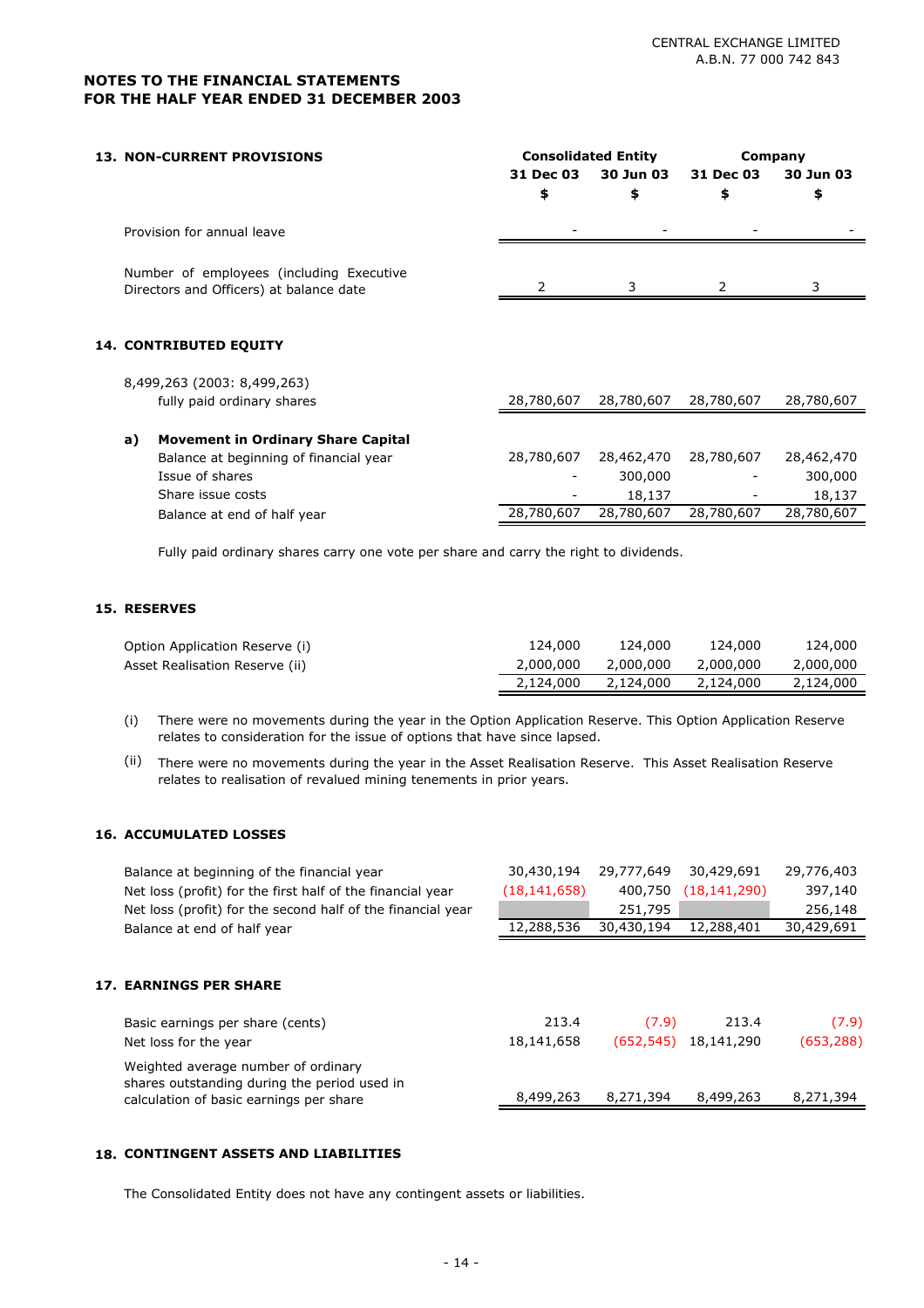#### **19. SEGMENT REPORTING**

During the period, the Consolidated Entity operated in one geographical segment (Australia) in the resources, telecommunication and share investment sectors.

|                                                    | <b>External Revenue</b> |           |            | <b>Operating Results</b> |
|----------------------------------------------------|-------------------------|-----------|------------|--------------------------|
|                                                    | 31 Dec 03               | 31 Dec 02 | 31 Dec 03  | 31 Dec 02                |
|                                                    | \$                      | \$        | S          | \$                       |
| Resources                                          | 19,051,014              | 386       | 19,045,545 | (20, 640)                |
| Share Investments                                  | 77,309                  | 12        | 70,809     | (24, 708)                |
| Telecommunications                                 | 659                     | 5,723     | 659        | (23,829)                 |
|                                                    | 19,128,982              | 6.121     | 19,117,013 | (69,177)                 |
| Unallocated                                        | 8,047                   | 19,937    | (99, 471)  | (331,573)                |
|                                                    | 19,137,029              | 26,058    |            |                          |
| Profit from ordinary activities before income tax  |                         |           | 19,017,542 | (400,750)                |
| Income tax expense relating to ordinary activities |                         |           | (875, 884) |                          |
| Profit from ordinary activities after income tax   |                         |           | 18,141,658 | (400,750)                |

|                    |            | <b>Assets</b> |            | <b>Liabilities</b>     |  |
|--------------------|------------|---------------|------------|------------------------|--|
|                    | 31 Dec 03  | 30 Jun 03     |            | 31 Dec 03<br>30 Jun 03 |  |
|                    | \$         |               | \$         | \$                     |  |
| Resources          | 19,057,078 |               |            |                        |  |
| Share Investments  | 87,909     | 65,850        |            |                        |  |
| Telecommunications |            |               |            |                        |  |
|                    | 19,144,987 | 65,850        |            |                        |  |
| Unallocated        | 377,033    | 476,349       | (905, 949) | (67, 786)              |  |
|                    | 19,522,020 | 542,199       | (905, 949) | (67, 786)              |  |

|                                          | <b>Resources</b>         |                                         |           |                          | <b>Share Investments Telecommunications</b> |         |  |
|------------------------------------------|--------------------------|-----------------------------------------|-----------|--------------------------|---------------------------------------------|---------|--|
| <b>Other Segment Information</b>         |                          | 31Dec03 31Dec02 31Dec03 31Dec02 31Dec03 |           |                          |                                             | 31Dec02 |  |
|                                          | S                        |                                         |           |                          |                                             |         |  |
| Acquisition of segment assets            | 6,064                    | $\overline{\phantom{a}}$                |           | $\overline{\phantom{a}}$ |                                             |         |  |
| Other non-cash expenses                  |                          |                                         |           |                          |                                             |         |  |
| Revaluation/ (diminution) of investments | $\overline{\phantom{a}}$ | $\sim$                                  | 5,356,375 | (24, 572)                | $\overline{\phantom{a}}$                    | ۰.      |  |
| Write back of segment assets             | -                        |                                         |           |                          |                                             |         |  |

The resources segment in 2002 and 2003 derived revenues from mining royalties and pursuant to a settlement deed payment from Minara Resources Ltd (formerly Anaconda Nickel Ltd).

The telecommunications segment derived its revenues from the provision of voice telecommunication services, which are no longer in operation.

#### **20. DISCONTINUED OPERATIONS**

On 4 July 2003, the Company announced that it had decided to discontinue the Central Exchange telecommunication operations due to the disappointingly low revenues generated since its commercial launch in August 2001 and the limited prospects for future growth. The telecommunications carrier's licence was not renewed on 1 July 2003. Furthermore, the VoiceNet System VoIP Licence was terminated on 12 December 2003.

The sales revenues and cost of services from such operations is disclosed in Note 2 and Note 19.

#### **21. ASSOCIATES AND JOINT VENTURES**

The Consolidated Entity did not undertake any investments in associated entities or joint ventures during the financial half year.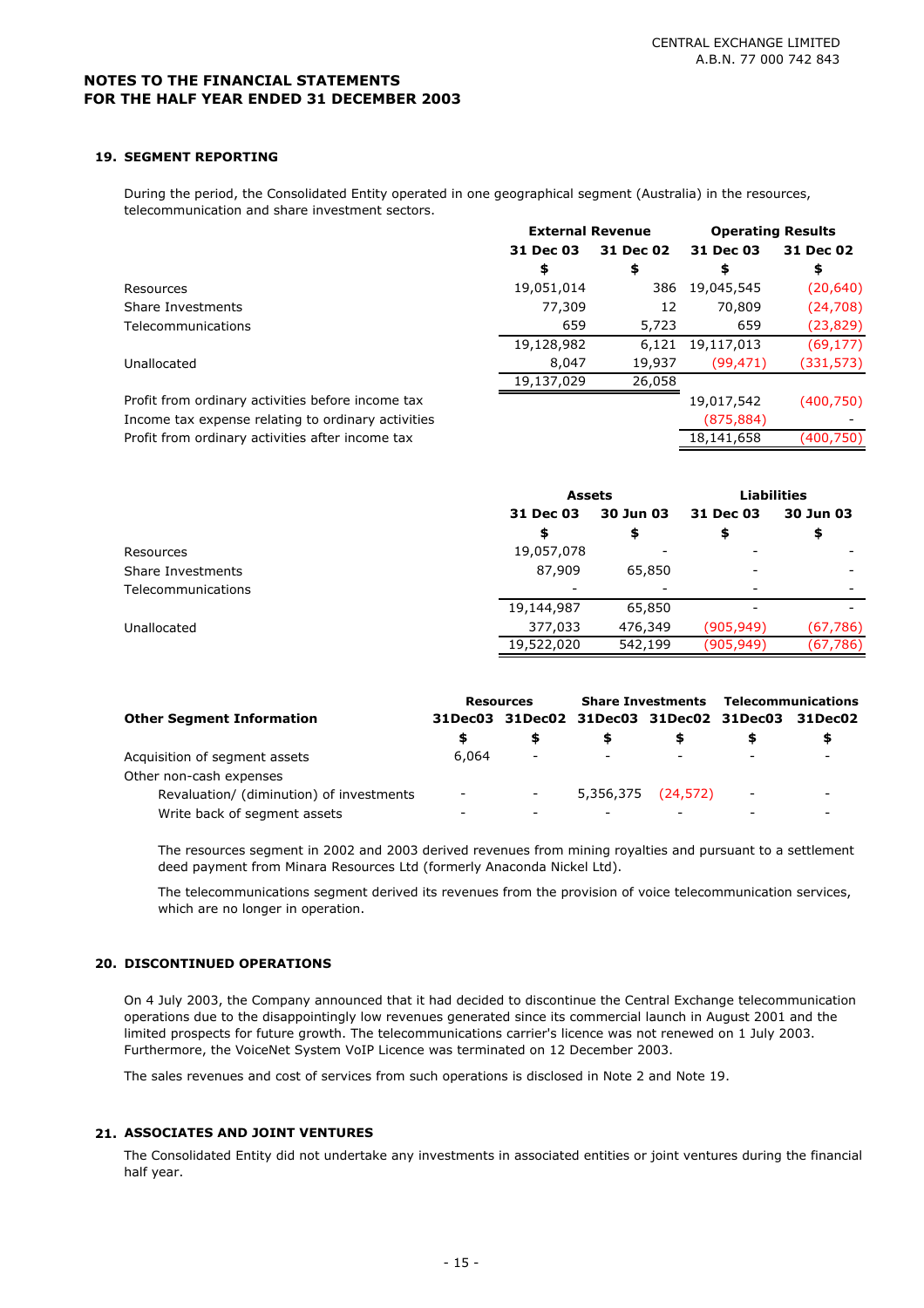#### **22. GAIN/LOSS OF CONTROL OF ENTITIES**

There were no entities over which control had been gained or lost by the Consolidated Entity during the financial half year.

#### **23. RECONCILIATION OF CASH**

For the purposes of the statement of cash flows, cash includes cash on hand and in banks and investments in money market instruments, net of outstanding bank overdrafts. Cash at the end of the financial period as shown in the statement of cash flows is reconciled to the related items in the statement of financial position as follows:

|              |           | <b>Consolidated Entity</b> |           |           | Company   |           |
|--------------|-----------|----------------------------|-----------|-----------|-----------|-----------|
|              | 31 Dec 03 | 30 Jun 03                  | 31 Dec 02 | 31 Dec 03 | 30 Jun 03 | 31 Dec 02 |
|              | S         |                            |           |           |           | S         |
| Cash at bank | 72,100    | 414,156                    | 85,050    | 72,100    | 411,374   | 83,442    |
| Bank bills   | 248,893   | $\overline{\phantom{a}}$   | 547,690   | 248,893   | -         | 547,690   |
|              | 320,993   | 414,156                    | 632,740   | 320,993   | 411,374   | 631,132   |

#### **24. SUBSEQUENT EVENTS**

- **(i)** On 12 January 2004, the Company received \$19,051,014 from Minara Resources Limited (formerly Anaconda Nickel Limited) ("Anaconda") pursuant to the terms of payment under a settlement deed between Anaconda and Central Exchange dated 17 September 1996. Such receipt has been accounted for as operating revenue during the financial half-year as the liability for payment by Anaconda occurred on 28 November 2003.
- **(ii)** On 18 February 2004, the Company announced the following matters:
	- **(a)** The declaration of an interim unfranked dividend of 10 cents per share. The Record Date for entitlements to such interim dividend will be 29 April 2004 and payment will be effected on or about 7 May 2004;
	- **(b)** A General Meeting will be convened to seek shareholder approval for:
		- (1) Plans for the re-admission of the Company on ASX as a listed investment company;
		- (2) A two for one share split to double the issued share capital of the Company from 8,499,263 to 16,998,526 fully paid ordinary shares;
		- (3) A change of name.

The Notice of Meeting and Explanatory Statements will contain more detailed information about the Company's intended investment objectives and strategies. It is expected that the documentation for such meeting will be despatched by 19 March 2004 with an expected meeting date of 21 April 2004.

- **(c)** A proposal to undertake a Share Purchase Plan offer at \$0.90 per share (on a post 2:1 share split basis). The offer is limited to existing shareholders who will be provided with the opportunity to subscribe for up to 5,556 shares (a maximum value of \$5,000) in the Company without payment of any fees or brokerage. The offer will issue a maximum of 4,172,222 shares and raise a maximum of \$3,755,000 (before expenses of the offer).
- **(d)** The Company intend to apply for re-admission to ASX after the completion of the Share Purchase Plan offer whereupon the Company will be required to demonstrate to ASX that the Company satisfies all evidentiary requirements for re-compliance with all relevant ASX Listing Rules. Subject to the ASX being satisfied in this regard, the re-admission date is anticipated to be on or about 2 July 2004.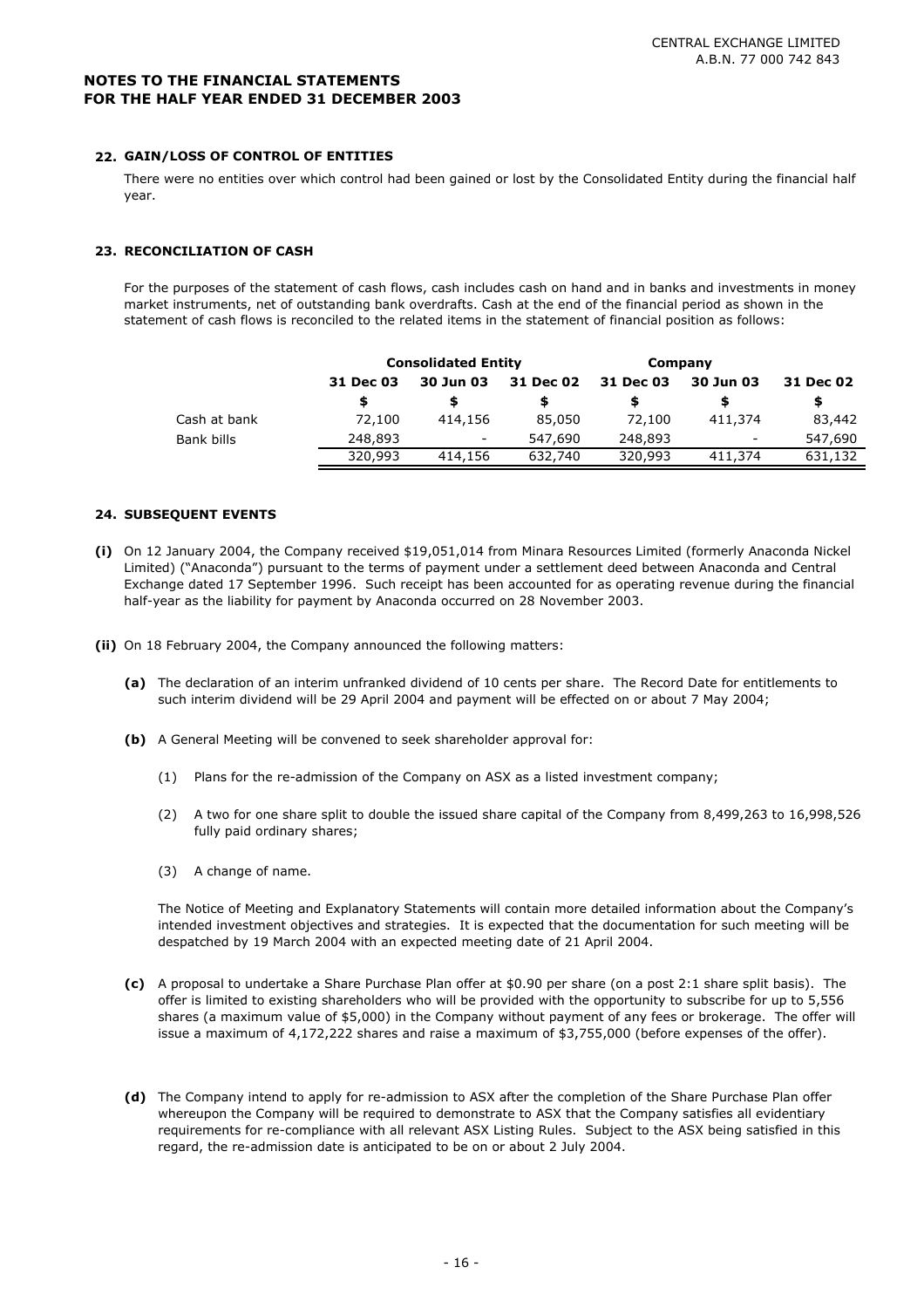# **DIRECTORS' DECLARATION**

In accordance with a resolution of the directors of Central Exchange Limited made pursuant to subsection 303(5) of the *Corporations Act 2001*, we state that:

In the opinion of the directors:

- (a) The financial statements and notes of the Consolidated Entity are in accordance with the *Corporations Act 2001*, including:
	- (i) giving a true and fair view of the Consolidated Entity's financial position as at 31 December 2003 and of their performance for the half year ended on that date; and
	- (ii) complying with Accounting Standards and *Corporations Regulations 2001*; and
- (b) There are reasonable grounds to believe that the Company will be able to pay its debts as and when they become due and payable.

On behalf of the Board,

**William Johnson Victor Ho**

Perth, Western Australia

24 February 2004

Chairman **Director and Company Secretary**